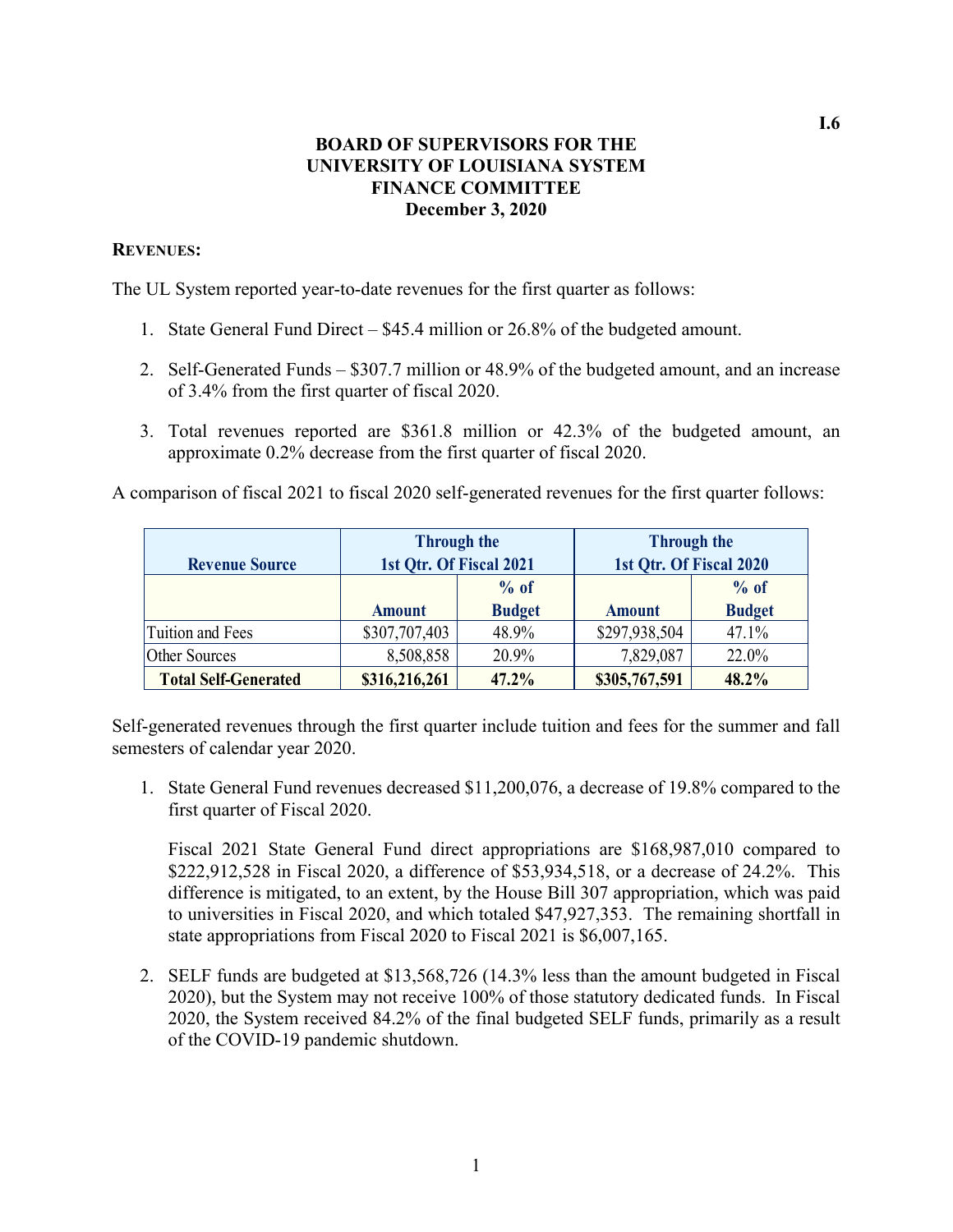- 3. Self-generated revenues increased \$10,448,670, an increase of 3.4% compared to the first quarter of Fiscal 2020. The increase resulted primarily from an increase in tuition and fee revenues for the first quarter totaling \$11,429,920.
- 4. Total revenues decreased by  $0.2\% -$  \$,566,406 compared to the first quarter of Fiscal 2020.

With the decrease in the State General Fund Direct appropriations in the 2021 legislative budget, universities eight universities reported decreases in state appropriation revenues ranging from 19.8% at ULL to 38.7%. Grambling reported a 142.2% increase in its state appropriations, having drawn \$5 million (47.0%) of its total \$10.6 million budgeted appropriations. Highlights from decreases in self-generated revenues follow:

- 1. Louisiana Tech 0.7% in general registration and 18.0% in nonresident fees.
- 2. McNeese 91.3% in nonresident fees and 75.5% in other sources, most of which can be attributed to Hurricane Laura. It should be noted that general registration fees increased by  $0.6\%$ .
- 3. Southeastern 7.1% in nonresident fees and 37.6% in other sources.
- 4. ULL 1.4% in general registration fees, 26.1% in nonresident fees, and 31.8% in other sources.
- 5. ULM 19.1% in nonresident fees.

There were other smaller decreases in revenues that are not included in the above, because the percentages or dollar amounts of the decreases were immaterial.

Increases in total revenues from Fiscal 2020 to Fiscal 2021 range from 0.7% to 22.8% as follows:

- 1. 22.8% Grambling with state appropriations increasing \$2.9 million and educational activities/state grants increasing \$600,000.
- 2. 2.0% Nicholls with registration fees increasing \$1 million and other sources increasing \$600,000.
- 3. 0.7% Northwestern with registration fees increasing \$1.4 million.
- 4. 14.4% UNO's with registration fees increasing \$7 million and educational activities/state grants increasing \$570,000.

Decreases in total revenues from Fiscal 2020 to Fiscal 2021 range from 0.7% to 7.0% as follows:

- 1. 7.0% Louisiana Tech's with state appropriations decreasing \$2.4 million and student registration fees decreasing \$800,000.
- 2. 6.4% McNeese with state appropriations decreasing \$1.3 million and nonresident fees and other sources decreasing \$670,000 and \$200,000, respectively.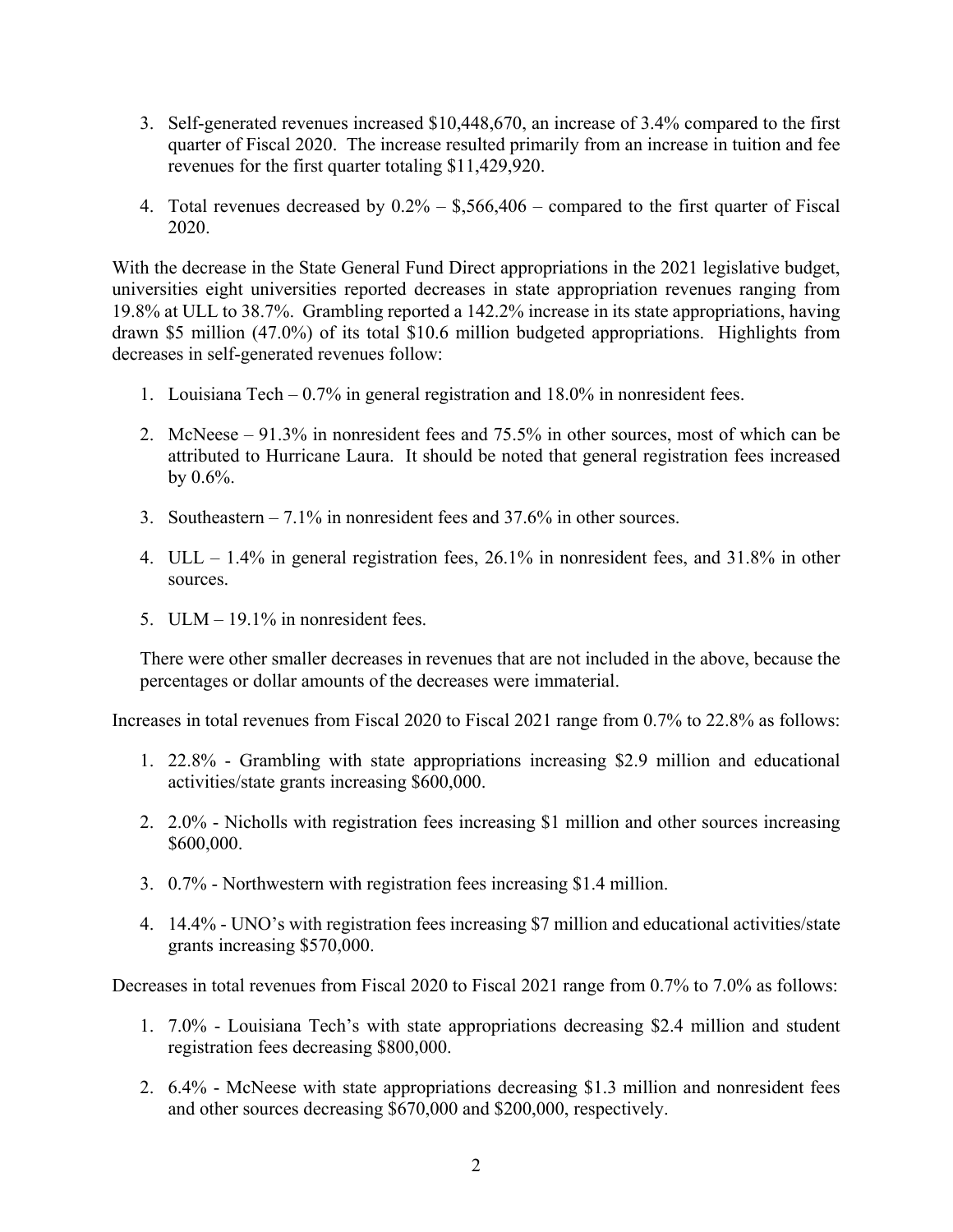- 3. 0.7% Southeastern with state appropriations decreasing \$1.7 million and other sources decreasing \$300,000.
- 4. 6.7% ULL with state appropriations decreasing \$2.5 million, student registration fees decreasing \$1.1 million, and other sources decreasing \$500,000.
- 5. 1.8% ULM with state appropriations decreasing \$1.6 million.

The above decreases are net of increases in various categories of revenues at the universities.

Grambling, Nicholls, Northwestern, Southeastern, ULM, and UNO experienced net increases in general registration fees and nonresident fees, combined.

#### **EXPENSES:**

Expenses for the UL System through the first quarter totaled \$243,286,132, a decrease of 2.0% from the first quarter of Fiscal 2020.

- 1. Personal services \$140.6 million, 22.8% of the available budget for this category
- 2. Operating services \$31.0 million, 45.1% of the available budget for this category
- 3. Professional services \$1.2 million, 23.5% of the available budget for this category
- 4. Other charges \$66.1 million, 47.7% of the available budget for this category
- 5. Acquisitions  $-$  \$1.7 million, 21.4% of the available budget for this category

System-wide expenses by function as of September 30, 2020, were as follows:

- 1. Instruction, research, and student-related \$174.2 million, 71.6% of total expenses
- 2. Institutional support \$37.9 million, 15.6% of total expenses
- 3. Operation and maintenance of plant \$25.0 million, 10.3% of total expenses

Expenses through the first quarter total \$243.3 million – 28.5% of the total budget representing an decrease of \$4.9 over the first quarter of 2020. The decrease is primarily from decreases in salaries, other compensation, travel, operating services, supplies, other charges, and library acquisitions. operating services, and library acquisitions. Related benefits (pensions and other postemployment benefits – retiree healthcare) increased by \$1.1 million, or 2.7%, and general acquisitions increased \$675,056, or 137.8%.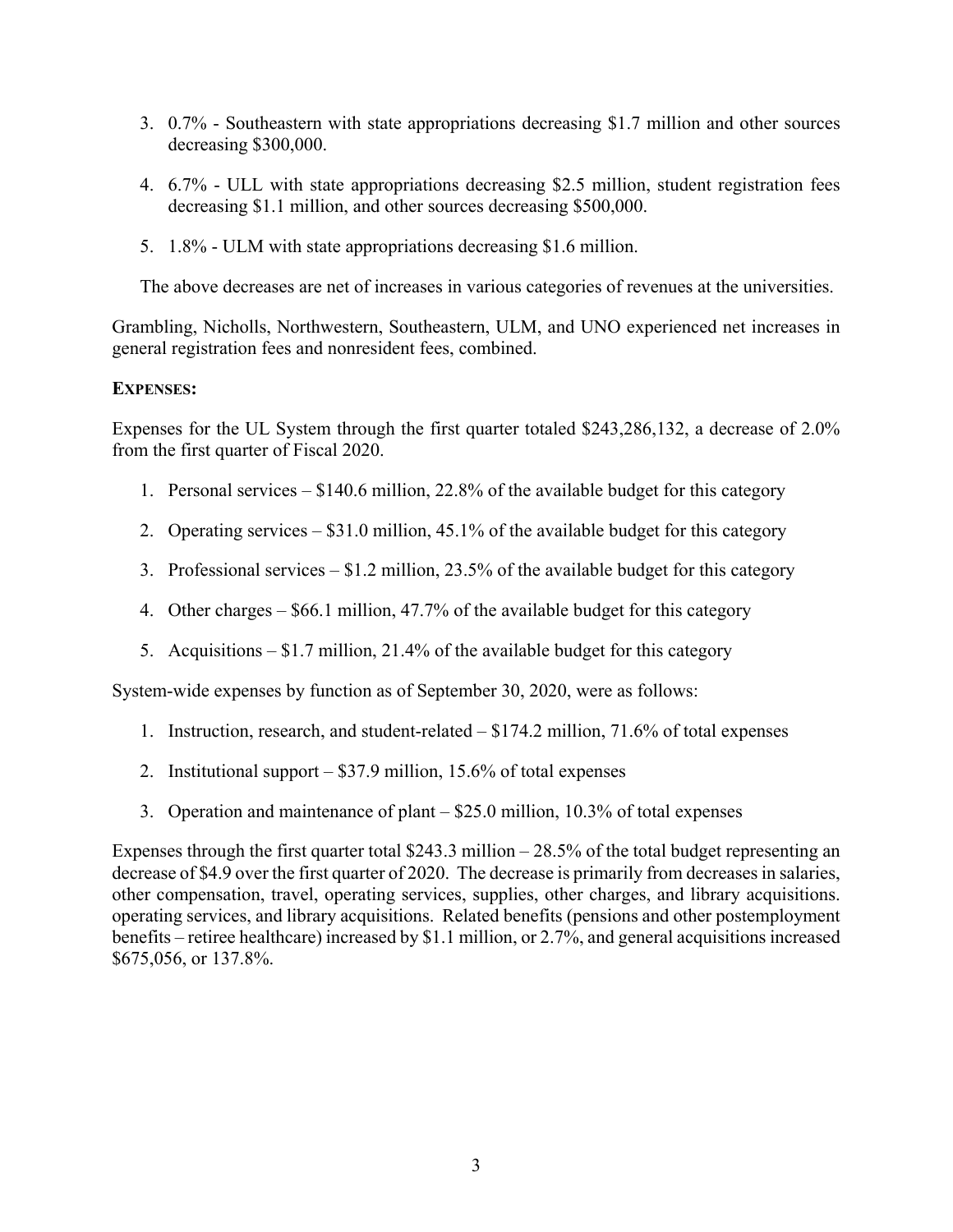#### **HIGHLIGHTS OF AUXILIARY FINANCIAL REPORT:**

| <b>University of Louisiana System</b>                                   |                  |                 |                   |                 |                     |                   |                 |                      |                 |                                  |                 |                 |
|-------------------------------------------------------------------------|------------------|-----------------|-------------------|-----------------|---------------------|-------------------|-----------------|----------------------|-----------------|----------------------------------|-----------------|-----------------|
| <b>Auxiliary Activities</b><br>For the Quarter Ended September 30, 2020 |                  |                 |                   |                 |                     |                   |                 |                      |                 |                                  |                 |                 |
|                                                                         |                  |                 |                   |                 |                     |                   |                 | <b>Mandatory</b>     |                 | <b>Current Yr. Non-Mandatory</b> | Current         | Athletic &      |
|                                                                         | <b>Beginning</b> |                 | Projected/        | <b>Total</b>    |                     | Projected/        | <b>Total</b>    | <b>Net Transfers</b> | Operating       | <b>Net Transfers</b>             | Change in       | Consolidated    |
|                                                                         | <b>Fund</b>      | Year-to-Date    | <b>Additional</b> | <b>Expected</b> | <b>Year-to-Date</b> | <b>Additional</b> | <b>Expected</b> | In $(Out)$           | <b>Surplus</b>  | In $(Out)$                       | Fund            | Fund            |
|                                                                         | <b>Balance</b>   | <b>Revenues</b> | <b>Revenues</b>   | <b>Revenues</b> | <b>Expenses</b>     | <b>Expenses</b>   | <b>Expenses</b> | w/Projections        | (Deficit)       | w/Projections                    | <b>Balance</b>  | <b>Balance</b>  |
|                                                                         |                  |                 |                   |                 |                     |                   |                 |                      |                 |                                  |                 |                 |
| Athletics                                                               | (S34, 897, 361)  | \$7,183,379     | \$44,566,492      | \$51,749,871    | \$32,502,943        | \$81,682,365      | \$114,185,308   |                      | $(\$62,435,437$ | \$50,119,559                     | (S12, 315, 878) | (S47, 213, 239) |
| <b>Contracted Services</b>                                              |                  | 17,896,944      | 28,717,130        | 46,614,074      | 8,986,784           | 31,749,043        | 40,735,827      | $(*4.097$            | 5,874,150       | (109, 336)                       | 5,764,814       |                 |
| Dining Services (self-op'ed)                                            |                  |                 |                   |                 |                     |                   |                 |                      | <b>NONE</b>     |                                  |                 |                 |
| Student Housing (self-op'ed)                                            |                  | 33, 364, 635    | 38,462,387        | 71,827,022      | 13,099,631          | 38,880,194        | 51,979,825      | (17,065,442)         | 2,781,755       | (619, 650)                       | 2,162,105       |                 |
|                                                                         |                  |                 |                   |                 |                     |                   |                 |                      |                 |                                  |                 |                 |
| Married Student Housing                                                 |                  | 378,732         | 811,363           | 1,190,095       | 33,765              | 430,014           | 463,779         | (24, 625)            | 701,691         | (8,551)                          | 693,140         |                 |
| Bookstore (self-operated)                                               |                  | 1,842,036       | 3,939,409         | 5,781,445       | 1,297,002           | 4,925,478         | 6,222,480       |                      | (441, 035)      |                                  | (441, 035)      |                 |
| Student Center/Union                                                    |                  | 4,851,791       | 7,369,977         | 12,221,768      | 1,899,074           | 5,783,706         | 7,682,780       | (9, 327)             | 4,529,661       | (3,457,618)                      | 1,072,043       |                 |
|                                                                         |                  |                 |                   |                 |                     |                   |                 |                      |                 |                                  |                 |                 |
| Post Office                                                             |                  | 164,948         | 140,594           | 305,542         | 54,270              | 287,506           | 341,776         |                      | (36, 234)       |                                  | (36, 234)       |                 |
| Student Health Center                                                   |                  | 1,589,452       | 1,582,782         | 3,172,234       | 882,333             | 3,024,106         | 3,906,439       |                      | (734, 205)      | 641,478                          | (92, 727)       |                 |
| Vending                                                                 |                  | 1,514           | 28,486            | 30,000          |                     | 100               | 100             |                      | 29,900          |                                  | 29,900          |                 |
| Card Services / Card ID                                                 |                  | 2,786,036       | (1,027,614)       | 1,758,422       | 436,081             | 1,826,930         | 2,263,011       |                      | (504, 589)      | (6,693)                          | (511, 282)      |                 |
| Recreation / Wellness                                                   |                  | 2,716,902       | 3,870,788         | 6,587,690       | 893,834             | 4,011,530         | 4,905,364       | (1,087,000)          | 595,326         | 149,550                          | 744,876         |                 |
| Print Shop                                                              |                  | 143,383         | 421,030           | 564,413         | 204,498             | 699,715           | 904,213         |                      | (339, 800)      | (5,043)                          | (344, 843)      |                 |
| Power Plant/Utilities/                                                  |                  |                 |                   |                 |                     |                   |                 |                      |                 |                                  |                 |                 |
| Telecommunications                                                      |                  | 1,880,954       | 5,819,478         | 7,700,432       | 1,829,402           | 5,389,156         | 7,218,558       | (447, 835)           | 34,039          | (10,780)                         | 23,259          |                 |
| Auxiliary Mgmt Overhead                                                 |                  |                 |                   |                 |                     |                   |                 |                      |                 |                                  |                 |                 |
| (Accting, utilities, etc.)                                              |                  | 54,421          | 240,934           | 295,355         | 1,854,608           | 2,833,778         | 4,688,386       | (53,980)             | (4,447,011)     | (3,767,537)                      | (8,214,548)     |                 |
| Intramural and<br>Other (explain in attachment)                         |                  | 2,348,331       | 6,120,320         | 8,468,651       | 1,959,592           | 8,886,824         | 10,846,416      | (325,000)            | (2,702,765)     | (1,191,949)                      | (3,894,714)     |                 |
|                                                                         |                  |                 |                   |                 |                     |                   |                 |                      |                 |                                  |                 |                 |
| <b>Total (excluding Athletics)</b>                                      | 72,912,863       | 70,020,079      | 96,497,064        | 166,517,143     | 33,430,874          | 108,728,080       | 142,158,954     | (19,017,306)         | 5,340,883       | (8,386,129)                      | (3,045,246)     | 69,867,617      |
| <b>Grand Total</b>                                                      | \$38,015,502     | \$77,203,458    | \$141,063,556     | \$218,267,014   | \$65,933,817        | \$190,410,445     | \$256,344,262   | (\$19,017,306)       | (S57,094,554)   | \$41,733,430                     | (S15,361,124)   | \$22,654,378    |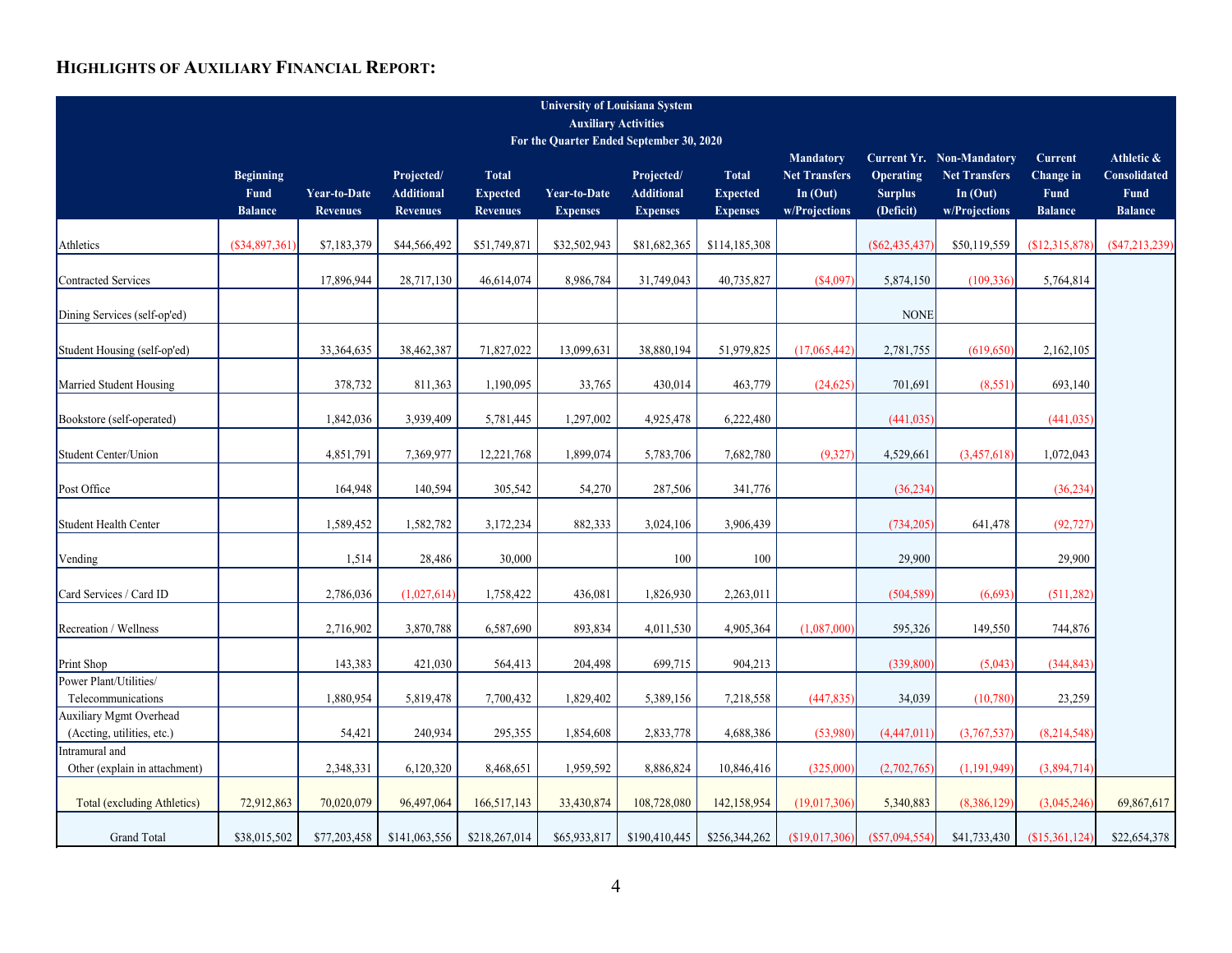- 1. Year-to-date revenues for auxiliary operations, excluding athletics, total \$70.0 million, a \$9.8 million decrease from the first quarter of Fiscal 2020. Student housing revenues have decreased by \$6.1 million, and contracted services have decreased by \$1.4 million. The majority of contracted services revenues are related to dining. Both student housing and dining revenues have decreased as a result of the COVID-19 shutdown.
- 2. Year-to-date expenses for auxiliary operations, excluding athletics, total \$33.4 million, a decrease of \$12.1 million from the first quarter of Fiscal 2020. Student housing expenses decreased \$8.5 million, self-operated bookstore operation expenses decreased \$1.4 million, student union expenses decreased \$1.4 million, overhead expenses decreased by \$1.0 million, and intramural and other expenses decreased by approximately \$800,000. These expense categories were those most significantly related to the shutdown.
- 3. Mandatory transfers out, excluding athletics, are expected to total \$19.0 million, a decrease of \$8.4 million.
- 4. Universities projecting current year operating deficits before non-mandatory net transfers out follow:
	- a. Grambling \$98,605 for the post office.
	- b. Northwestern \$121,168 for the student health center and \$649,045 for Card Services/ Card ID.
	- c. ULL \$4,242,939 for self-operated student housing, \$441,997 for the self-operated bookstore, \$370,390 for the student center/union, \$654,100 for the student health center, \$231,000 for the recreation/wellness center, and \$368,839 for the print shop.
	- d. UNO \$830,625 for self-operated student housing and \$97,188 for the student union.

#### *Athletics*

Total projected revenues (including nonmandatory transfers in) are \$101,869,430, with expenses totaling \$114,185,308, resulting in an expected current year deficit totaling \$12,315,878.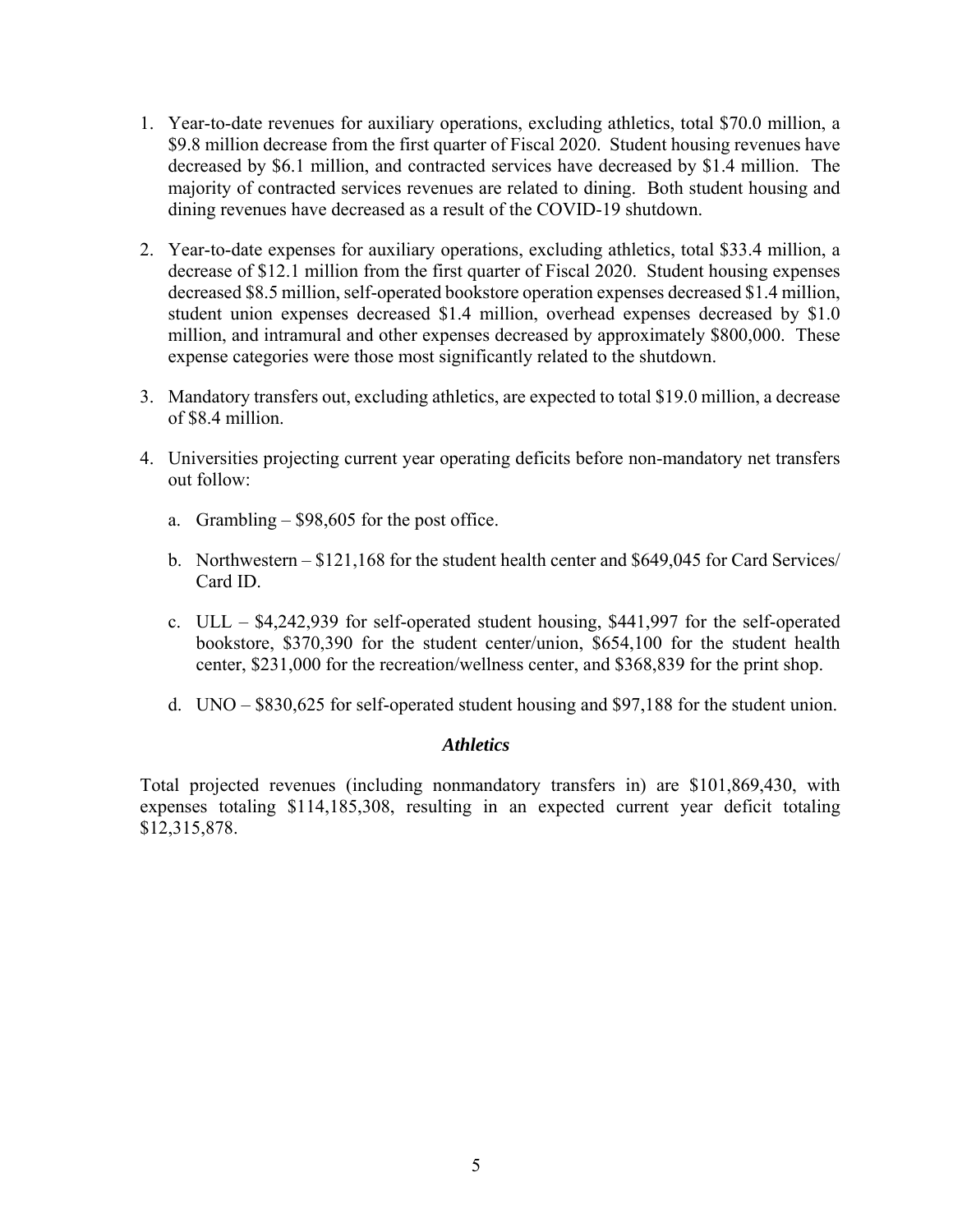| <b>University of Louisiana System</b><br><b>Projected Changes in Athletic Fund Balances</b><br>For the Fiscal Year Ending June 30, 2021 |                       |  |  |  |
|-----------------------------------------------------------------------------------------------------------------------------------------|-----------------------|--|--|--|
|                                                                                                                                         | End of Fiscal<br>2021 |  |  |  |
| Grambling                                                                                                                               | <b>NONE</b>           |  |  |  |
| LA Tech                                                                                                                                 | (\$1,820,000)         |  |  |  |
| McNeese                                                                                                                                 | <b>NONE</b>           |  |  |  |
| <b>Nicholls</b>                                                                                                                         | <b>NONE</b>           |  |  |  |
| Northwestern                                                                                                                            | (1,128)               |  |  |  |
| Southeastern                                                                                                                            | (811, 155)            |  |  |  |
| ULL.                                                                                                                                    | (7,683,650)           |  |  |  |
| UL M                                                                                                                                    | (1,999,945)           |  |  |  |
| UNO                                                                                                                                     | <b>NONE</b>           |  |  |  |
| Total                                                                                                                                   | $(\$12,315,878)$      |  |  |  |

Though Grambling, McNeese, Nicholls, and UNO show they will breakeven after the nonmandatory transfers, they expect they will have an operating deficit if their operating transfers in are not sufficient to offset those deficits.

McNeese's projections are based on potential insurance recoveries for business interruption caused by hurricanes Laura and Delta. The projection also includes playing Fall 2020 sports in Spring 2021. However, the hurricanes have affected the university more than the shutdown.

With the COVID-19 shutdown, the universities' athletic programs have been significantly impacted. The fund balance projections may change based on potential changes in assumptions – e.g., continuation of the shutdown into 2021, the inability to play the Fall 2020 sports in Spring 2021, and potential distributions from the NCAA and conferences (the SEC is considering paying game guarantees to System universities whose games were postponed or canceled).

Some games that were expected to be played at universities whose conferences did not postpone their games were ultimately canceled, resulting in lost game guarantees, and NCAA distributions have been decreased.

Most universities have not included NCAA or conference distributions that would mitigate, at least to an extent, the projected losses.

The NCAA generates significant revenues from the men's basketball tournament – March Madness. The NCAA lost \$700 million with the cancellation of the March 2020 tournament.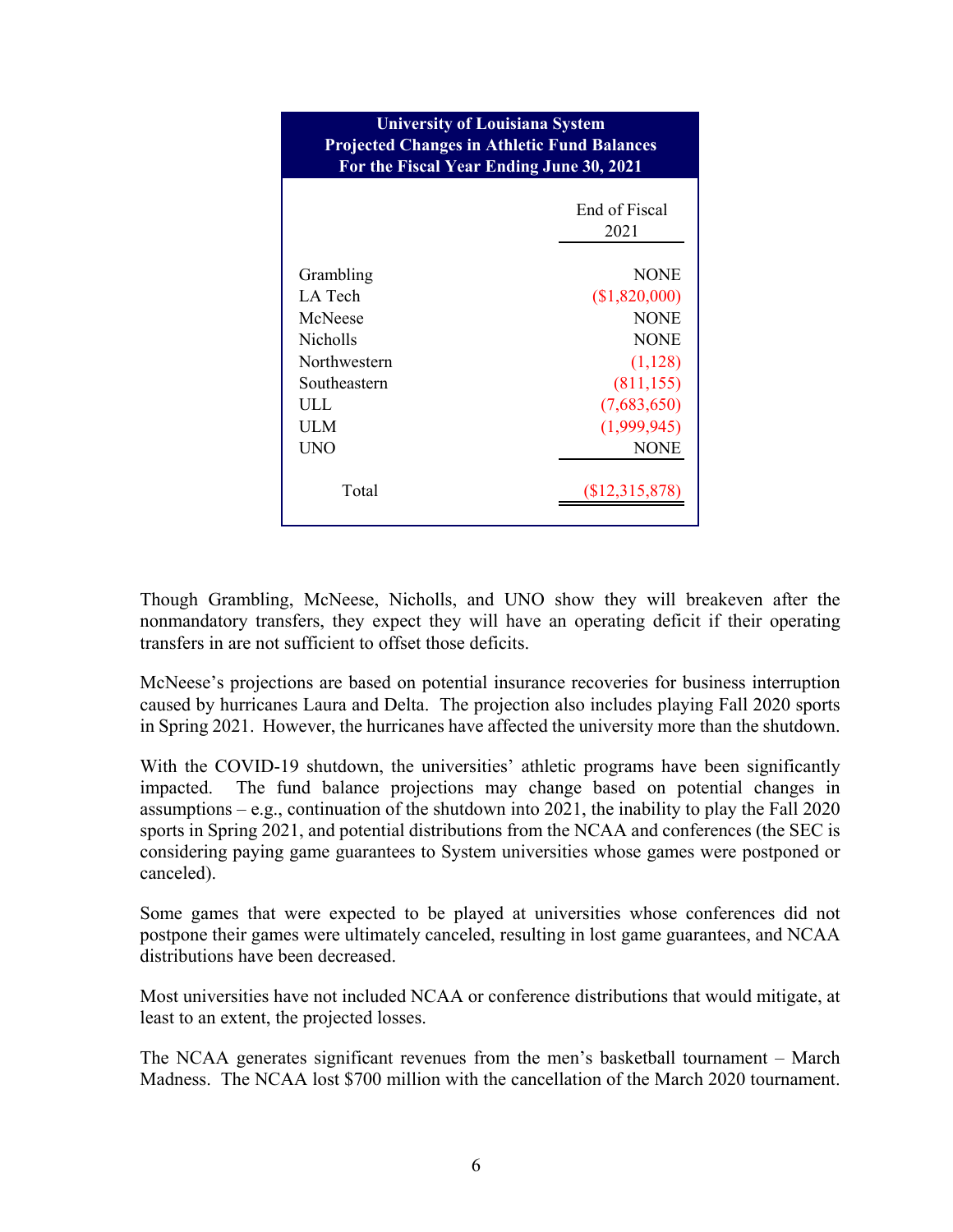If the tournament is not played in 2021, NCAA distributions would either be paid at reduced rates or eliminated.

#### **CONTRACTED SERVICES**

Revenues for contracted services have decreased by approximately \$8 million for the first quarter, most notably from a \$9 million decrease in dining services resulting from lower occupancies in student housing as a result of the shutdown. Expenses for dining services decreased by \$8 million, which is consistent with the decrease in revenues from dining services.

| <b>University of Louisiana System</b><br><b>Summary of Contracted Services</b><br>For the Quarter Ended September 30, 2020 |                 |                 |                                                        |                                                                        |                                                           |  |  |  |
|----------------------------------------------------------------------------------------------------------------------------|-----------------|-----------------|--------------------------------------------------------|------------------------------------------------------------------------|-----------------------------------------------------------|--|--|--|
| <b>Outsourced</b><br><b>Auxiliary Services</b>                                                                             | <b>Revenues</b> | <b>Expenses</b> | <b>Mandatory</b><br><b>Net Transfers</b><br>In $(Out)$ | <b>Current Year</b><br><b>Operating</b><br><b>Surplus</b><br>(Deficit) | <b>Nonmandatory</b><br><b>Net Transfers</b><br>In $(Out)$ |  |  |  |
| Dining Services                                                                                                            | \$34,798,674    | \$28,651,388    | (\$1,026)                                              | \$6,146,260                                                            | $(\$51,465)$                                              |  |  |  |
| <b>Student Housing</b>                                                                                                     | 1.000           | 1,000           |                                                        | $\mathbf{0}$                                                           | $_{0}$                                                    |  |  |  |
| <b>Bookstore</b>                                                                                                           | 2,558,986       | 1,466,282       |                                                        | 1,092,704                                                              | (10, 107)                                                 |  |  |  |
| Student Center/Union                                                                                                       | 1,332,939       | 1,526,958       |                                                        | (194, 019)                                                             |                                                           |  |  |  |
| Vending                                                                                                                    | 228,006         | 43,454          | (3,071)                                                | 181,481                                                                | (136)                                                     |  |  |  |
| Card Services/Card ID                                                                                                      | O               | $^{(1)}$        |                                                        | $\theta$                                                               | $\theta$                                                  |  |  |  |
| <b>Grand Total</b>                                                                                                         | \$38,919,605    | \$31,689,082    | $(*4,097)$                                             | \$7,226,426                                                            | $(\$61,708)$                                              |  |  |  |

#### **MANAGEMENT'S QUARTERLY CERTIFICATIONS:**

No exceptions were noted by campuses. All certifications are available for review in the System office, as well as individual university reports.

This is a report only and no action by the Board is necessary.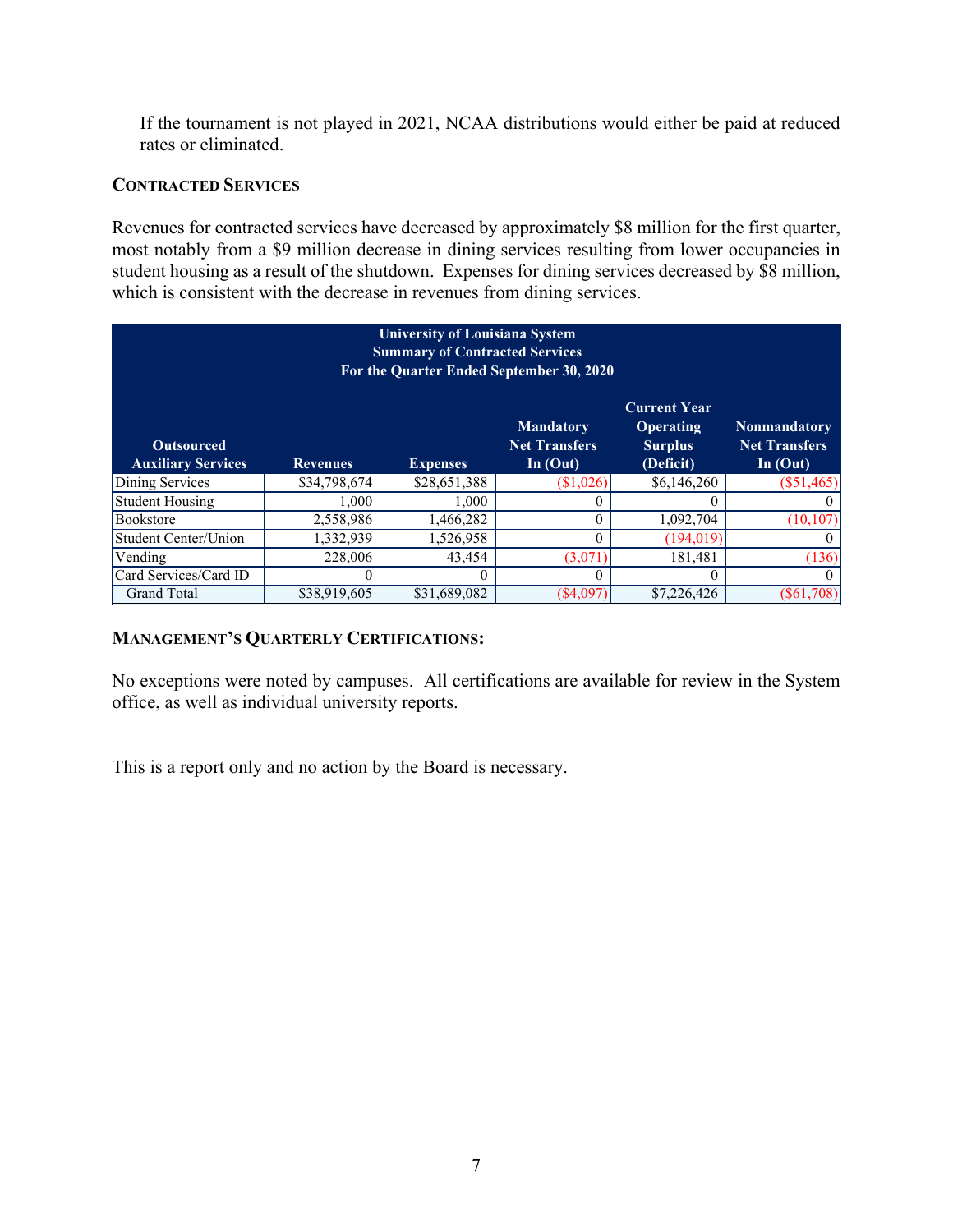### **UL System - 1st Quarter Comparison Fiscal 2020**

| <b>Description</b>                                  | 2019             | 2020             | 2021             | <b>FY 20 to 21</b> |
|-----------------------------------------------------|------------------|------------------|------------------|--------------------|
| <b>Revenue</b>                                      |                  |                  |                  |                    |
| <b>GENERAL FUND (DIRECT)</b>                        | 56,300,133       | 56,558,991       | 45,358,915       | $(19.8\%)$         |
| <b>STAT DED - SELF</b>                              | $\boldsymbol{0}$ | $\boldsymbol{0}$ | $\boldsymbol{0}$ |                    |
| <b>STAT DED - Higher Education Initiatives Fund</b> | $\boldsymbol{0}$ | $\boldsymbol{0}$ | $\boldsymbol{0}$ |                    |
| STAT DED - Calcasieu Parish Fund                    | $\mathbf{0}$     | $\overline{0}$   | $\overline{0}$   |                    |
| STAT DED - Calcasieu Visitor Enterprise             |                  |                  |                  |                    |
| <b>STAT DED - Other</b>                             |                  |                  |                  |                    |
| <b>STAT DED - Overcollections</b>                   | $\boldsymbol{0}$ | $\boldsymbol{0}$ | $\boldsymbol{0}$ |                    |
| <b>INTERAGENCY TRANSFERS</b>                        | $\overline{0}$   | $\overline{0}$   | 185,000          |                    |
| FSG - GEN REGISTRATION FEES                         | 288,694,917      | 286, 244, 473    | 297,674,393      | 4.0%               |
| FSG - NON-RESIDENT FEES                             | 13,212,840       | 11,694,031       | 10,033,010       | $(14.2\%)$         |
| EDUCATIONAL ACTIVITIES/STATE GRANTS                 | 2,246,405        | 1,807,310        | 3,043,635        | 68.4%              |
| <b>OTHER SOURCES - Other</b>                        | 5,433,685        | 6,021,777        | 5,465,223        | $(9.2\%)$          |
| <b>Total Revenue</b>                                | 365,887,980      | 362,326,582      | 361,760,176      | $(0.2\%)$          |
| <b>Expenditures by Function</b>                     |                  |                  |                  |                    |
| <b>INSTRUCTION</b>                                  | 81,839,800       | 83,138,827       | 83,542,841       | 0.5%               |
| <b>RESEARCH</b>                                     | 4,278,504        | 4,638,080        | 4,779,902        | 3.1%               |
| <b>PUBLIC SERVICE</b>                               | 480,779          | 516,397          | 609,061          | 17.9%              |
| <b>ACADEMIC SUPPORT</b>                             | 19,612,543       | 21,337,942       | 19,384,873       | $(9.2\%)$          |
| STUDENT SERVICES                                    | 11,442,360       | 11,482,474       | 10,728,739       | $(6.6\%)$          |
| <b>INSTITUTIONAL SUPPORT</b>                        | 35,203,826       | 37,903,379       | 37,914,411       | 0.0%               |
| <b>SCHOLARSHIPS &amp; FELLOWSHIPS</b>               | 55,035,669       | 52,889,714       | 55,110,046       | 4.2%               |
| <b>OPERATION &amp; MAINT OF PLANT</b>               | 23,444,216       | 25,730,374       | 25,048,106       | (2.7%)             |
| <b>ATHLETICS</b>                                    | 7,278,305        | 8,910,071        | 4,622,365        | $(48.1\%)$         |
| <b>OTHER</b>                                        | 1,649,899        | 1,619,831        | 1,545,788        | $(4.6\%)$          |
| <b>Total Expenditures by Function</b>               | 240,265,901      | 248,167,089      | 243,286,132      | $(2.0\%)$          |
| <b>Expenditures by Object</b>                       |                  |                  |                  |                    |
| <b>SALARIES</b>                                     | 95,535,238       | 97,982,160       | 96,869,801       | $(1.1\%)$          |
| <b>OTHER COMPENSATION</b>                           | 2,076,935        | 1,903,212        | 1,334,128        | $(29.9\%)$         |
| <b>RELATED BENEFITS</b>                             | 40,428,830       | 41,245,215       | 42,358,418       | 2.7%               |
| <b>TRAVEL</b>                                       | 769,868          | 779,192          | (162, 290)       | $(120.8\%)$        |
| <b>OPERATING SERVICES</b>                           | 27,583,304       | 31,502,336       | 30,988,504       | $(1.6\%)$          |
| <b>SUPPLIES</b>                                     | 2,804,945        | 2,814,694        | 2,565,220        | $(8.9\%)$          |
| PROFESSIONAL SERVICES                               | 1,180,257        | 1,132,902        | 1,169,759        | 3.3%               |
| OTHER CHARGES/INTERAGENCY                           | 68,644,562       | 68,523,351       | 66,107,567       | (3.5%)             |
| <b>GENERAL ACQUISITIONS</b>                         | 605,238          | 490,022          | 1,165,078        | 137.8%             |
| <b>GENERAL ACQUISITIONS/MAJOR REPAIRS</b>           |                  |                  |                  |                    |
| <b>LIBRARY ACQUISITIONS</b>                         | 636,723          | 1,794,006        | 889,948          | $(50.4\%)$         |
| <b>Total Expenditures by Object</b>                 | 240,265,900      | 248,167,090      | 243,286,133      | $(2.0\%)$          |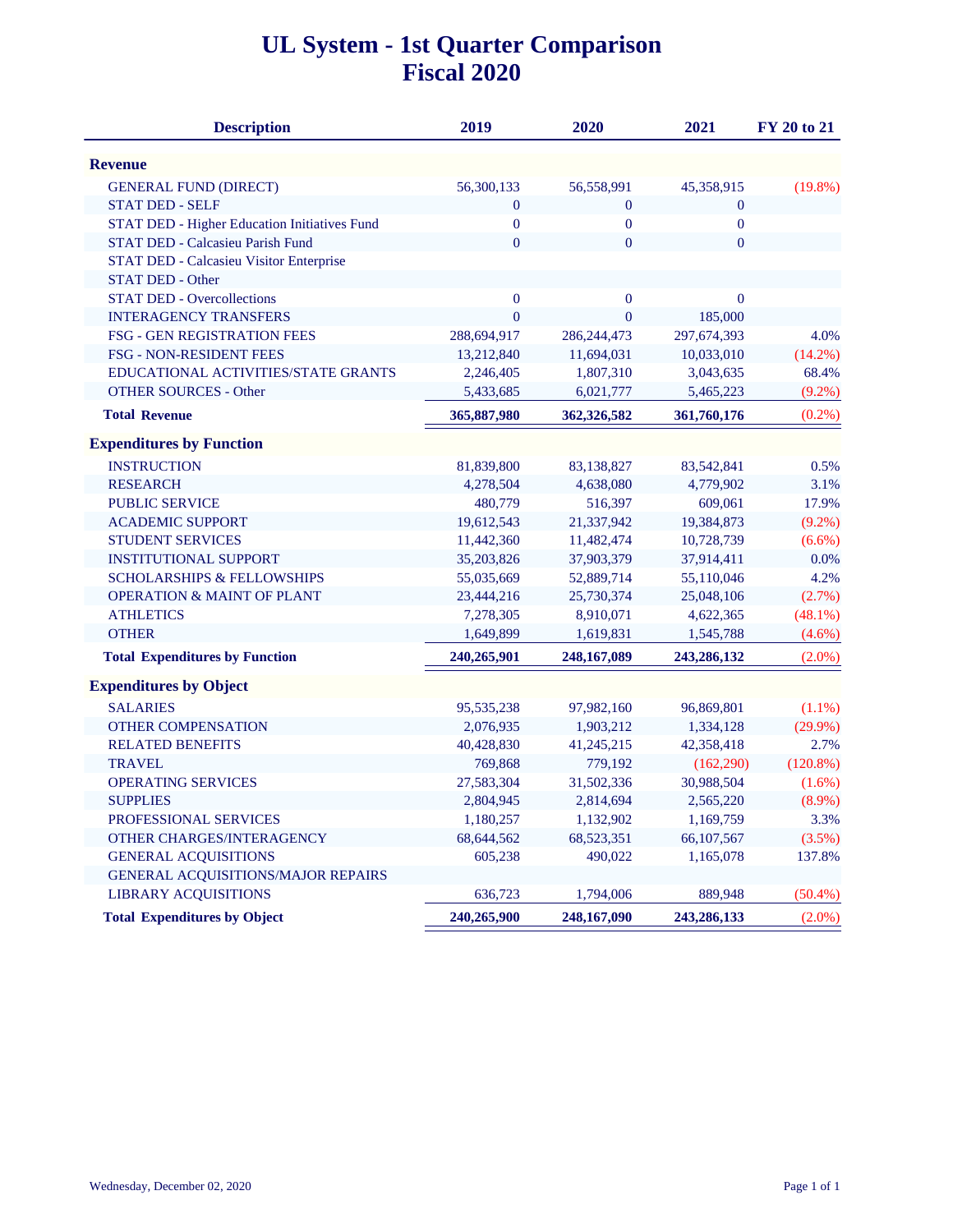|                                              | <b>Grambling State University</b> |                |                  |             |
|----------------------------------------------|-----------------------------------|----------------|------------------|-------------|
| <b>Description</b>                           | 2019                              | 2020           | 2021             | FY 20 to 21 |
| <b>Revenue</b>                               |                                   |                |                  |             |
| <b>GENERAL FUND (DIRECT)</b>                 | 4,000,000                         | 2,064,518      | 5,000,000        | 142.2%      |
| <b>STAT DED - SELF</b>                       | $\boldsymbol{0}$                  | $\mathbf{0}$   | $\mathbf{0}$     |             |
| STAT DED - Higher Education Initiatives Fund | $\bf{0}$                          | $\mathbf{0}$   | $\boldsymbol{0}$ |             |
| <b>STAT DED - Calcasieu Parish Fund</b>      | $\overline{0}$                    | $\overline{0}$ | $\mathbf{0}$     |             |
| <b>STAT DED - Other</b>                      |                                   |                |                  |             |
| <b>STAT DED - Overcollections</b>            | $\overline{0}$                    | $\mathbf{0}$   | $\mathbf{0}$     |             |
| FSG - GEN REGISTRATION FEES                  | 13,230,208                        | 13,159,284     | 13,653,157       | 3.8%        |
| <b>FSG - NON-RESIDENT FEES</b>               | 1,467,271                         | 1,486,236      | 1,500,027        | 0.9%        |
| EDUCATIONAL ACTIVITIES/STATE GRANTS          | 1,306,731                         | 861,557        | 1,474,719        | 71.2%       |
| <b>OTHER SOURCES - Other</b>                 | 111,646                           | 85,993         | 59,150           | $(31.2\%)$  |
| <b>Total Revenue</b>                         | 20,115,856                        | 17,657,588     | 21,687,053       | 22.8%       |
| <b>Expenditures by Object</b>                |                                   |                |                  |             |
| <b>SALARIES</b>                              | 4,831,897                         | 5,026,709      | 3,814,026        | $(24.1\%)$  |
| <b>OTHER COMPENSATION</b>                    | 13,988                            | 13,449         | 18,262           | 35.8%       |
| <b>RELATED BENEFITS</b>                      | 2,167,650                         | 2,342,112      | 2,204,885        | $(5.9\%)$   |
| <b>TRAVEL</b>                                | 149,965                           | 133,615        | (180, 565)       | $(235.1\%)$ |
| <b>OPERATING SERVICES</b>                    | 772,936                           | 749,027        | 535,998          | $(28.4\%)$  |
| <b>SUPPLIES</b>                              | 64,696                            | 86,432         | 243,051          | 181.2%      |
| PROFESSIONAL SERVICES                        | 33,488                            | 243,734        | 441,447          | 81.1%       |
| OTHER CHARGES/INTERAGENCY                    | 1,560,651                         | 1,791,057      | 1,731,567        | $(3.3\%)$   |
| <b>GENERAL ACQUISITIONS</b>                  | 21,962                            | 6,698          | 113,703          | 1,597.6%    |
| <b>LIBRARY ACQUISITIONS</b>                  | $\overline{0}$                    | 250,414        | 131,043          | (47.7%)     |
| <b>Total Expenditures by Object</b>          | 9,617,233                         | 10,643,247     | 9,053,417        | $(14.9\%)$  |
| <b>Expenditures by Function</b>              |                                   |                |                  |             |
| <b>INSTRUCTION</b>                           | 3,795,733                         | 4,059,647      | 2,815,106        | $(30.7\%)$  |
| <b>RESEARCH</b>                              | 38                                | $\overline{0}$ | $\boldsymbol{0}$ |             |
| <b>PUBLIC SERVICE</b>                        | $\bf{0}$                          | $\mathbf{0}$   | $\boldsymbol{0}$ |             |
| <b>ACADEMIC SUPPORT</b>                      | 564,129                           | 813,207        | 629,530          | (22.6%)     |
| STUDENT SERVICES                             | 490,094                           | 494,610        | 448,803          | $(9.3\%)$   |
| <b>INSTITUTIONAL SUPPORT</b>                 | 1,974,657                         | 2,324,724      | 2,219,727        | $(4.5\%)$   |
| <b>SCHOLARSHIPS &amp; FELLOWSHIPS</b>        | 1,538,688                         | 1,768,063      | 1,726,964        | (2.3%)      |
| <b>OPERATION &amp; MAINT OF PLANT</b>        | 1,253,895                         | 1,182,995      | 1,213,286        | 2.6%        |
| <b>ATHLETICS</b>                             | $\bf{0}$                          | $\mathbf{0}$   | $\mathbf{0}$     |             |
| <b>OTHER</b>                                 | $\boldsymbol{0}$                  | $\mathbf{0}$   | $\boldsymbol{0}$ |             |
| <b>Total Expenditures by Function</b>        | 9,617,234                         | 10,643,246     | 9,053,416        | $(14.9\%)$  |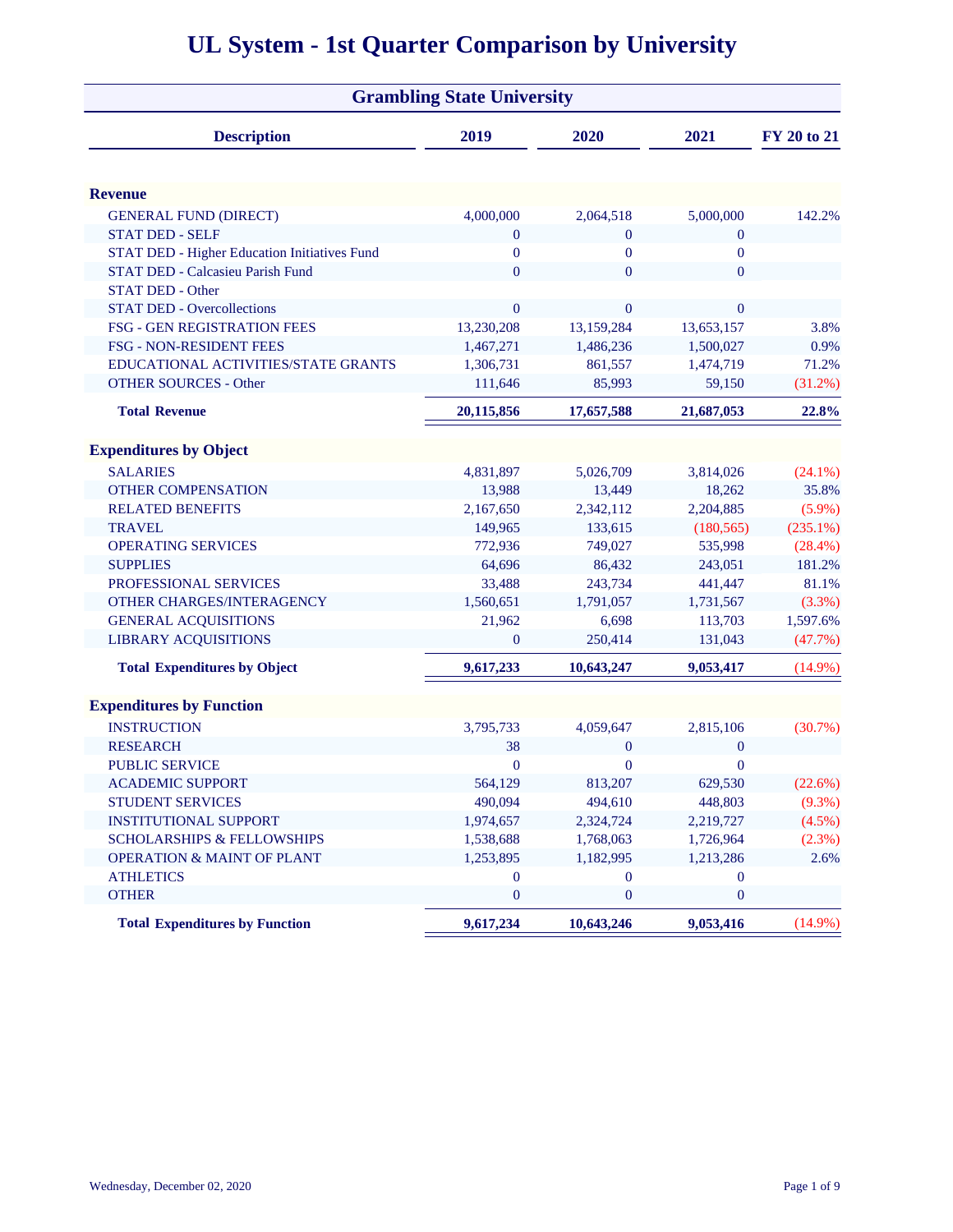|                                              | <b>Louisiana Tech University</b> |                  |                  |             |
|----------------------------------------------|----------------------------------|------------------|------------------|-------------|
| <b>Description</b>                           | 2019                             | 2020             | 2021             | FY 20 to 21 |
| <b>Revenue</b>                               |                                  |                  |                  |             |
| <b>GENERAL FUND (DIRECT)</b>                 | 7,378,865                        | 7,774,781        | 5,400,000        | $(30.5\%)$  |
| <b>STAT DED - SELF</b>                       | $\boldsymbol{0}$                 | $\mathbf{0}$     | $\boldsymbol{0}$ |             |
| STAT DED - Higher Education Initiatives Fund | $\bf{0}$                         | $\boldsymbol{0}$ | $\boldsymbol{0}$ |             |
| STAT DED - Calcasieu Parish Fund             | $\mathbf{0}$                     | $\mathbf{0}$     | $\mathbf{0}$     |             |
| <b>STAT DED - Overcollections</b>            | $\overline{0}$                   | $\overline{0}$   | $\mathbf{0}$     |             |
| STAT DED - Other                             |                                  |                  |                  |             |
| FSG - GEN REGISTRATION FEES                  | 33,828,079                       | 34,530,995       | 34,289,126       | $(0.7\%)$   |
| FSG - NON-RESIDENT FEES                      | 3,633,103                        | 3,481,178        | 2,855,872        | $(18.0\%)$  |
| EDUCATIONAL ACTIVITIES/STATE GRANTS          | 33,051                           | 33,659           | 39,750           | 18.1%       |
| <b>OTHER SOURCES - Other</b>                 | 555,101                          | 817,776          | 776,780          | $(5.0\%)$   |
| <b>Total Revenue</b>                         | 45,428,199                       | 46,638,389       | 43,361,528       | $(7.0\%)$   |
| <b>Expenditures by Object</b>                |                                  |                  |                  |             |
| <b>SALARIES</b>                              | 9,898,541                        | 10,150,056       | 9,063,170        | $(10.7\%)$  |
| <b>OTHER COMPENSATION</b>                    | 184,794                          | 198,959          | 105,102          | $(47.2\%)$  |
| <b>RELATED BENEFITS</b>                      | 4,336,741                        | 4,371,503        | 4,216,046        | $(3.6\%)$   |
| <b>TRAVEL</b>                                | 98,840                           | 111,312          | 302              | (99.7%)     |
| <b>OPERATING SERVICES</b>                    | 2,241,947                        | 2,588,441        | 2,204,352        | $(14.8\%)$  |
| <b>SUPPLIES</b>                              | 349,964                          | 502,985          | 300,234          | $(40.3\%)$  |
| PROFESSIONAL SERVICES                        | 20,952                           | 39,906           | 17,217           | $(56.9\%)$  |
| OTHER CHARGES/INTERAGENCY                    | 15,772,996                       | 13,531,767       | 12,762,623       | $(5.7\%)$   |
| <b>GENERAL ACQUISITIONS</b>                  | 81,399                           | 73,470           | 92,673           | 26.1%       |
| <b>LIBRARY ACQUISITIONS</b>                  | 196,590                          | 102,054          | 179,367          | 75.8%       |
| <b>Total Expenditures by Object</b>          | 33, 182, 764                     | 31,670,453       | 28,941,086       | $(8.6\%)$   |
| <b>Expenditures by Function</b>              |                                  |                  |                  |             |
| <b>INSTRUCTION</b>                           | 6,997,889                        | 7,071,099        | 6,490,462        | $(8.2\%)$   |
| <b>RESEARCH</b>                              | 2,028,025                        | 2,050,051        | 1,771,665        | $(13.6\%)$  |
| <b>PUBLIC SERVICE</b>                        | 35,874                           | 36,628           | 22,981           | (37.3%)     |
| <b>ACADEMIC SUPPORT</b>                      | 2,700,655                        | 2,734,337        | 2,560,848        | (6.3%)      |
| <b>STUDENT SERVICES</b>                      | 1,218,583                        | 1,161,059        | 1,034,826        | $(10.9\%)$  |
| <b>INSTITUTIONAL SUPPORT</b>                 | 3,438,763                        | 3,549,914        | 3,113,578        | (12.3%)     |
| <b>SCHOLARSHIPS &amp; FELLOWSHIPS</b>        | 13,971,610                       | 11,002,564       | 9,995,140        | $(9.2\%)$   |
| <b>OPERATION &amp; MAINT OF PLANT</b>        | 2,791,365                        | 3,279,141        | 3,165,926        | $(3.5\%)$   |
| <b>ATHLETICS</b>                             | $\overline{0}$                   | 785,660          | 785,660          | 0.0%        |
| <b>OTHER</b>                                 | $\boldsymbol{0}$                 | $\mathbf{0}$     | $\mathbf{0}$     |             |
| <b>Total Expenditures by Function</b>        | 33, 182, 764                     | 31,670,453       | 28,941,086       | $(8.6\%)$   |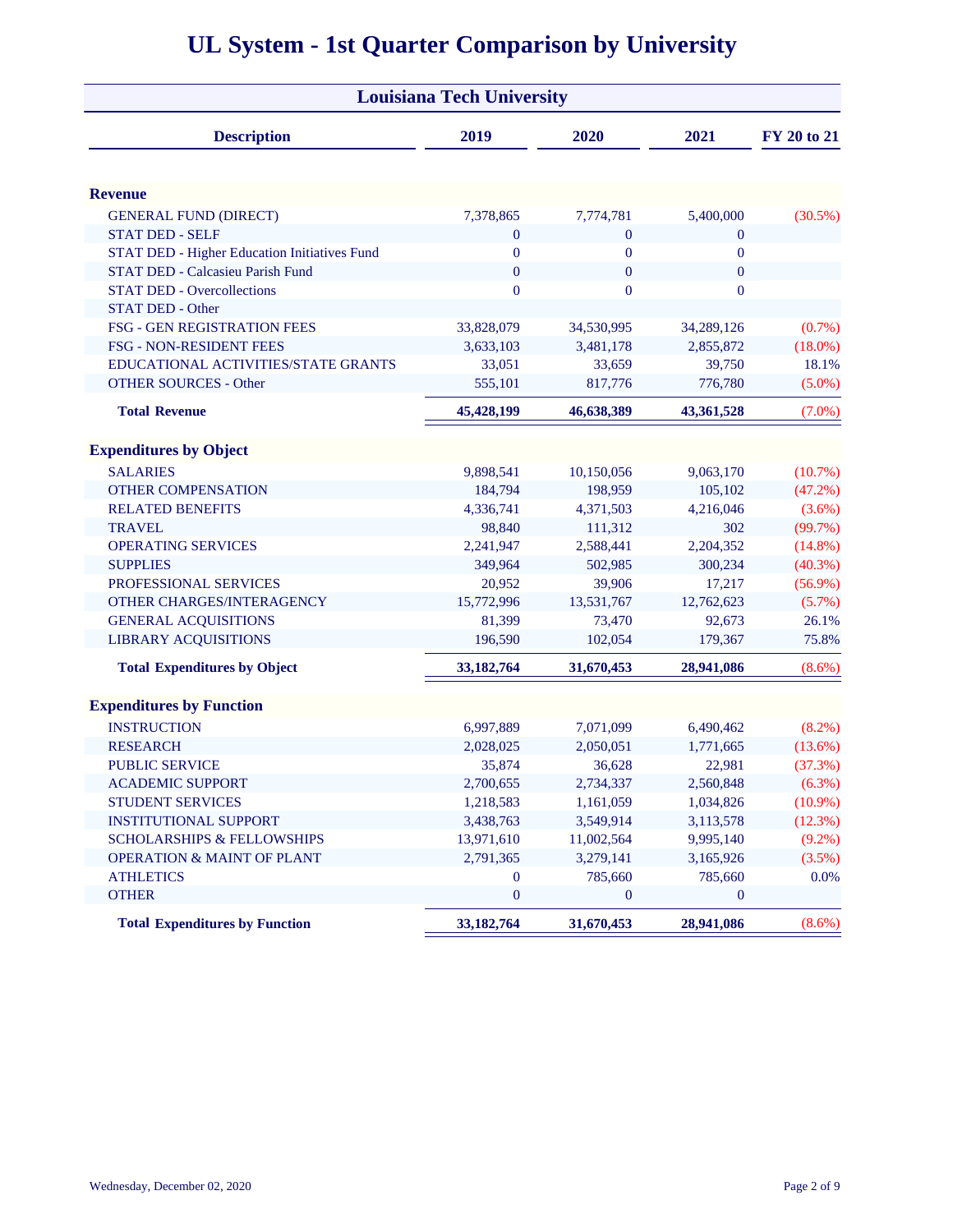|                                              | <b>McNeese State University</b> |                |                |             |
|----------------------------------------------|---------------------------------|----------------|----------------|-------------|
| <b>Description</b>                           | 2019                            | 2020           | 2021           | FY 20 to 21 |
|                                              |                                 |                |                |             |
| <b>Revenue</b>                               |                                 |                |                |             |
| <b>GENERAL FUND (DIRECT)</b>                 | 4,261,025                       | 4,220,766      | 3,033,979      | $(28.1\%)$  |
| <b>STAT DED - SELF</b>                       | $\mathbf{0}$                    | $\mathbf{0}$   | $\overline{0}$ |             |
| STAT DED - Higher Education Initiatives Fund | $\overline{0}$                  | $\overline{0}$ | $\overline{0}$ |             |
| STAT DED - Calcasieu Parish Fund             | $\overline{0}$                  | $\theta$       | $\Omega$       |             |
| <b>STAT DED - Other</b>                      |                                 |                |                |             |
| <b>STAT DED - Overcollections</b>            | $\overline{0}$                  | $\overline{0}$ | $\overline{0}$ |             |
| STAT DED - Calcasieu Visitor Enterprise      |                                 |                |                |             |
| FSG - GEN REGISTRATION FEES                  | 23,991,561                      | 24,563,587     | 24,712,968     | 0.6%        |
| <b>FSG - NON-RESIDENT FEES</b>               | 1,014,143                       | 728,610        | 63,032         | $(91.3\%)$  |
| EDUCATIONAL ACTIVITIES/STATE GRANTS          | $\Omega$                        | $\Omega$       | $\theta$       |             |
| <b>OTHER SOURCES - Other</b>                 | 259,229                         | 261,294        | 63,893         | $(75.5\%)$  |
| <b>Total Revenue</b>                         | 29,525,958                      | 29,774,257     | 27,873,872     | $(6.4\%)$   |
| <b>Expenditures by Object</b>                |                                 |                |                |             |
| <b>SALARIES</b>                              | 6,672,031                       | 6,904,678      | 6,707,658      | $(2.9\%)$   |
| <b>OTHER COMPENSATION</b>                    | 138,944                         | 128,999        | 139,115        | 7.8%        |
| <b>RELATED BENEFITS</b>                      | 3,145,809                       | 3,252,182      | 3,190,607      | $(1.9\%)$   |
| <b>TRAVEL</b>                                | 33,969                          | 19,720         | 6              | $(100.0\%)$ |
| <b>OPERATING SERVICES</b>                    | 1,615,848                       | 1,679,500      | 1,502,747      | $(10.5\%)$  |
| <b>SUPPLIES</b>                              | 133,708                         | 111,300        | 105,583        | $(5.1\%)$   |
| PROFESSIONAL SERVICES                        | 48,169                          | 39,662         | 119,459        | 201.2%      |
| OTHER CHARGES/INTERAGENCY                    | 6,072,884                       | 6,034,986      | 6,573,752      | 8.9%        |
| <b>GENERAL ACQUISITIONS</b>                  | 50,907                          | 51,729         | 22,130         | $(57.2\%)$  |
| <b>LIBRARY ACQUISITIONS</b>                  | 66,242                          | 43,707         | 44,807         | 2.5%        |
| <b>Total Expenditures by Object</b>          | 17,978,511                      | 18,266,463     | 18,405,864     | 0.8%        |
| <b>Expenditures by Function</b>              |                                 |                |                |             |
| <b>INSTRUCTION</b>                           | 5,346,245                       | 5,410,157      | 5,342,650      | $(1.2\%)$   |
| <b>RESEARCH</b>                              | $\bf{0}$                        | $\mathbf{0}$   | $\mathbf{0}$   |             |
| PUBLIC SERVICE                               | $\boldsymbol{0}$                | $\mathbf{0}$   | $\mathbf{0}$   |             |
| <b>ACADEMIC SUPPORT</b>                      | 1,509,239                       | 1,598,267      | 1,447,007      | (9.5%)      |
| <b>STUDENT SERVICES</b>                      | 806,522                         | 884,812        | 879,209        | $(0.6\%)$   |
| <b>INSTITUTIONAL SUPPORT</b>                 | 2,955,167                       | 3,032,683      | 2,992,153      | (1.3%)      |
| <b>SCHOLARSHIPS &amp; FELLOWSHIPS</b>        | 3,577,931                       | 3,549,234      | 4,108,528      | 15.8%       |
| <b>OPERATION &amp; MAINT OF PLANT</b>        | 1,291,525                       | 1,333,810      | 1,179,769      | (11.5%)     |
| <b>ATHLETICS</b>                             | 952,403                         | 952,244        | 977,143        | 2.6%        |
| <b>OTHER</b>                                 | 1,539,479                       | 1,505,256      | 1,479,405      | (1.7%)      |
| <b>Total Expenditures by Function</b>        | 17,978,511                      | 18,266,463     | 18,405,864     | 0.8%        |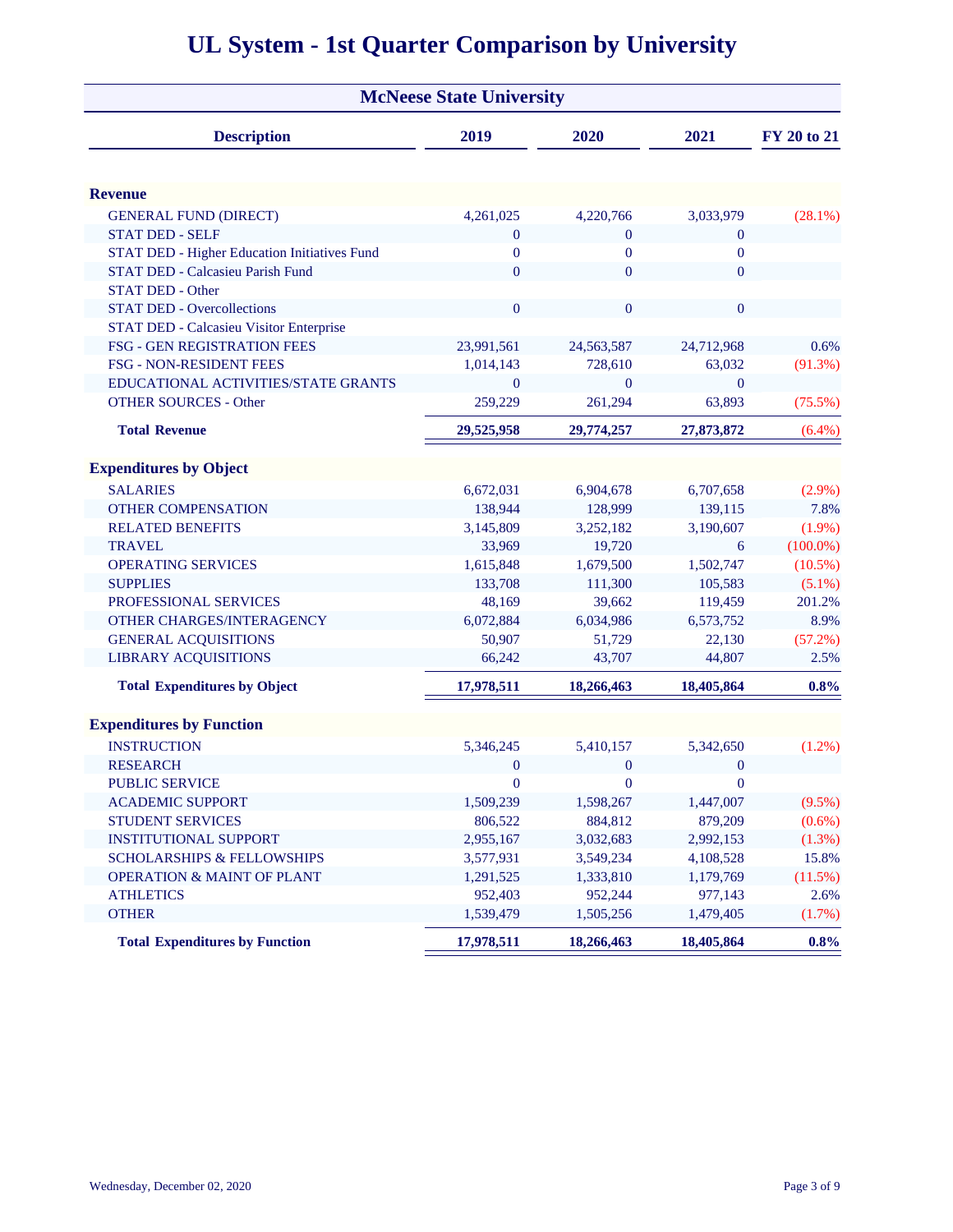|                                                     | <b>Nicholls State University</b> |                  |                  |             |
|-----------------------------------------------------|----------------------------------|------------------|------------------|-------------|
| <b>Description</b>                                  | 2019                             | 2020             | 2021             | FY 20 to 21 |
| <b>Revenue</b>                                      |                                  |                  |                  |             |
| <b>GENERAL FUND (DIRECT)</b>                        | 3,933,544                        | 3,858,800        | 2,850,000        | $(26.1\%)$  |
| <b>STAT DED - SELF</b>                              | $\boldsymbol{0}$                 | $\mathbf{0}$     | $\mathbf{0}$     |             |
| <b>STAT DED - Higher Education Initiatives Fund</b> | $\mathbf{0}$                     | $\mathbf{0}$     | $\boldsymbol{0}$ |             |
| STAT DED - Calcasieu Parish Fund                    | $\overline{0}$                   | $\overline{0}$   | $\overline{0}$   |             |
| <b>STAT DED - Other</b>                             |                                  |                  |                  |             |
| <b>STAT DED - Overcollections</b>                   | $\boldsymbol{0}$                 | $\overline{0}$   | $\overline{0}$   |             |
| FSG - GEN REGISTRATION FEES                         | 22,341,373                       | 22,384,097       | 23,404,148       | 4.6%        |
| FSG - NON-RESIDENT FEES                             | 95,017                           | 94,698           | 108,409          | 14.5%       |
| EDUCATIONAL ACTIVITIES/STATE GRANTS                 | 86,010                           | 78,864           | 30,569           | $(61.2\%)$  |
| <b>OTHER SOURCES - Other</b>                        | 661,846                          | 965,640          | 1,523,828        | 57.8%       |
| <b>Total Revenue</b>                                | 27,117,790                       | 27,382,099       | 27,916,954       | 2.0%        |
| <b>Expenditures by Object</b>                       |                                  |                  |                  |             |
| <b>SALARIES</b>                                     | 6,613,601                        | 6,985,203        | 7,831,958        | 12.1%       |
| <b>OTHER COMPENSATION</b>                           | 59,595                           | 94,379           | 61,299           | $(35.1\%)$  |
| <b>RELATED BENEFITS</b>                             | 2,678,138                        | 2,554,227        | 3,540,832        | 38.6%       |
| <b>TRAVEL</b>                                       | 31,304                           | 40,196           | 3,178            | $(92.1\%)$  |
| <b>OPERATING SERVICES</b>                           | 1,227,057                        | 1,422,824        | 1,202,085        | $(15.5\%)$  |
| <b>SUPPLIES</b>                                     | 188,621                          | 285,503          | 191,650          | $(32.9\%)$  |
| PROFESSIONAL SERVICES                               | 9,844                            | 12,730           | 39,745           | 212.2%      |
| OTHER CHARGES/INTERAGENCY                           | 2,630,572                        | 2,237,187        | 2,622,718        | 17.2%       |
| <b>GENERAL ACQUISITIONS</b>                         | 19,660                           | 81,351           | 23,357           | (71.3%)     |
| <b>LIBRARY ACQUISITIONS</b>                         | 35,823                           | 196,072          | 33,347           | $(83.0\%)$  |
| <b>Total Expenditures by Object</b>                 | 13,494,215                       | 13,909,672       | 15,550,169       | 11.8%       |
| <b>Expenditures by Function</b>                     |                                  |                  |                  |             |
| <b>INSTRUCTION</b>                                  | 5,588,631                        | 5,769,648        | 6,871,767        | 19.1%       |
| <b>RESEARCH</b>                                     | 41,481                           | 45,927           | 284,535          | 519.5%      |
| <b>PUBLIC SERVICE</b>                               | $\bf{0}$                         | $\overline{0}$   | 27,816           |             |
| <b>ACADEMIC SUPPORT</b>                             | 1,267,723                        | 1,722,122        | 1,788,537        | 3.9%        |
| STUDENT SERVICES                                    | 766,547                          | 760,525          | 833,136          | 9.5%        |
| <b>INSTITUTIONAL SUPPORT</b>                        | 2,486,857                        | 2,655,529        | 2,823,871        | 6.3%        |
| <b>SCHOLARSHIPS &amp; FELLOWSHIPS</b>               | 1,600,442                        | 1,116,270        | 1,309,163        | 17.3%       |
| <b>OPERATION &amp; MAINT OF PLANT</b>               | 1,742,397                        | 1,839,651        | 1,611,344        | $(12.4\%)$  |
| <b>ATHLETICS</b>                                    | $\bf{0}$                         | $\mathbf{0}$     | $\overline{0}$   |             |
| <b>OTHER</b>                                        | 137                              | $\boldsymbol{0}$ | $\boldsymbol{0}$ |             |
| <b>Total Expenditures by Function</b>               | 13,494,215                       | 13,909,672       | 15,550,169       | 11.8%       |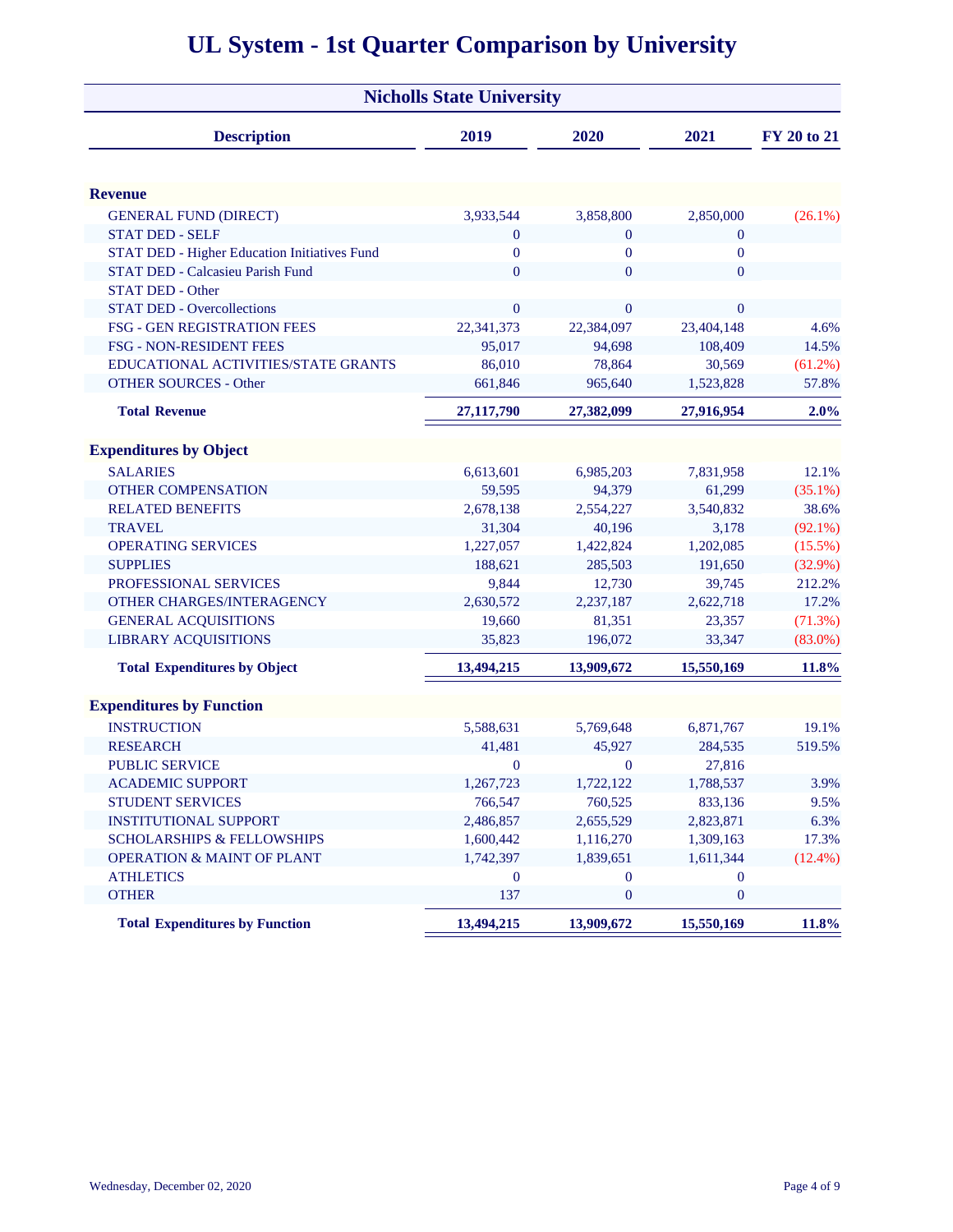|                                                                              | <b>Northwestern State University</b> |                  |                  |                       |
|------------------------------------------------------------------------------|--------------------------------------|------------------|------------------|-----------------------|
| <b>Description</b>                                                           | 2019                                 | 2020             | 2021             | FY 20 to 21           |
| <b>Revenue</b>                                                               |                                      |                  |                  |                       |
|                                                                              |                                      |                  |                  |                       |
| <b>GENERAL FUND (DIRECT)</b>                                                 | 5,400,000                            | 5,561,958        | 4,398,900        | $(20.9\%)$            |
| <b>STAT DED - SELF</b>                                                       | $\boldsymbol{0}$                     | $\mathbf{0}$     | $\mathbf{0}$     |                       |
| STAT DED - Higher Education Initiatives Fund                                 | $\bf{0}$                             | $\overline{0}$   | $\overline{0}$   |                       |
| <b>STAT DED - Calcasieu Parish Fund</b><br><b>STAT DED - Overcollections</b> | $\boldsymbol{0}$                     | $\boldsymbol{0}$ | $\boldsymbol{0}$ |                       |
|                                                                              | $\overline{0}$                       | $\overline{0}$   | $\overline{0}$   |                       |
| <b>STAT DED - Other</b>                                                      |                                      |                  |                  |                       |
| FSG - GEN REGISTRATION FEES                                                  | 33,987,432                           | 34,221,877       | 35,666,014       | 4.2%                  |
| <b>FSG - NON-RESIDENT FEES</b>                                               | 407,748<br>1,432                     | 392,452          | 447,621<br>53    | 14.1%                 |
| EDUCATIONAL ACTIVITIES/STATE GRANTS<br><b>OTHER SOURCES - Other</b>          | 147,874                              | 173<br>121,652   | 78,855           | $(69.4\%)$<br>(35.2%) |
|                                                                              |                                      |                  |                  |                       |
| <b>Total Revenue</b>                                                         | 39,944,486                           | 40,298,112       | 40,591,443       | 0.7%                  |
| <b>Expenditures by Object</b>                                                |                                      |                  |                  |                       |
| <b>SALARIES</b>                                                              | 8,362,536                            | 8,536,508        | 8,401,268        | $(1.6\%)$             |
| <b>OTHER COMPENSATION</b>                                                    | 127,533                              | 163,577          | 77,375           | (52.7%)               |
| <b>RELATED BENEFITS</b>                                                      | 3,760,361                            | 3,731,187        | 3,728,912        | $(0.1\%)$             |
| <b>TRAVEL</b>                                                                | 87,024                               | 106,023          | 3,038            | $(97.1\%)$            |
| <b>OPERATING SERVICES</b>                                                    | 2,455,529                            | 2,999,244        | 2,957,861        | $(1.4\%)$             |
| <b>SUPPLIES</b>                                                              | 210,689                              | 176,770          | 64,011           | $(63.8\%)$            |
| PROFESSIONAL SERVICES                                                        | 197,387                              | 169,352          | 141,560          | $(16.4\%)$            |
| OTHER CHARGES/INTERAGENCY                                                    | 9,979,118                            | 10,508,434       | 5,962,767        | $(43.3\%)$            |
| <b>GENERAL ACQUISITIONS</b>                                                  | 43,174                               | 17,295           | 4,052            | $(76.6\%)$            |
| <b>LIBRARY ACQUISITIONS</b>                                                  | 49,448                               | 53,445           | 51,402           | $(3.8\%)$             |
| <b>Total Expenditures by Object</b>                                          | 25,272,799                           | 26,461,835       | 21,392,246       | $(19.2\%)$            |
| <b>Expenditures by Function</b>                                              |                                      |                  |                  |                       |
| <b>INSTRUCTION</b>                                                           | 8,135,144                            | 8,009,090        | 8,098,063        | 1.1%                  |
| <b>RESEARCH</b>                                                              | 34,971                               | $\mathbf{0}$     | $\overline{0}$   |                       |
| <b>PUBLIC SERVICE</b>                                                        | 28,876                               | 19,469           | 10,731           | $(44.9\%)$            |
| <b>ACADEMIC SUPPORT</b>                                                      | 1,531,057                            | 1,484,708        | 1,295,245        | $(12.8\%)$            |
| <b>STUDENT SERVICES</b>                                                      | 1,356,284                            | 1,242,629        | 1,055,616        | $(15.0\%)$            |
| <b>INSTITUTIONAL SUPPORT</b>                                                 | 2,454,284                            | 3,441,279        | 2,993,862        | $(13.0\%)$            |
| <b>SCHOLARSHIPS &amp; FELLOWSHIPS</b>                                        | 5,571,244                            | 6,123,358        | 5,890,600        | $(3.8\%)$             |
| <b>OPERATION &amp; MAINT OF PLANT</b>                                        | 1,770,401                            | 1,945,906        | 1,981,746        | 1.8%                  |
| <b>ATHLETICS</b>                                                             | 4,324,803                            | 4,124,803        | $\boldsymbol{0}$ | $(100.0\%)$           |
| <b>OTHER</b>                                                                 | 65,735                               | 70,593           | 66,383           | $(6.0\%)$             |
| <b>Total Expenditures by Function</b>                                        | 25,272,799                           | 26,461,835       | 21,392,246       | $(19.2\%)$            |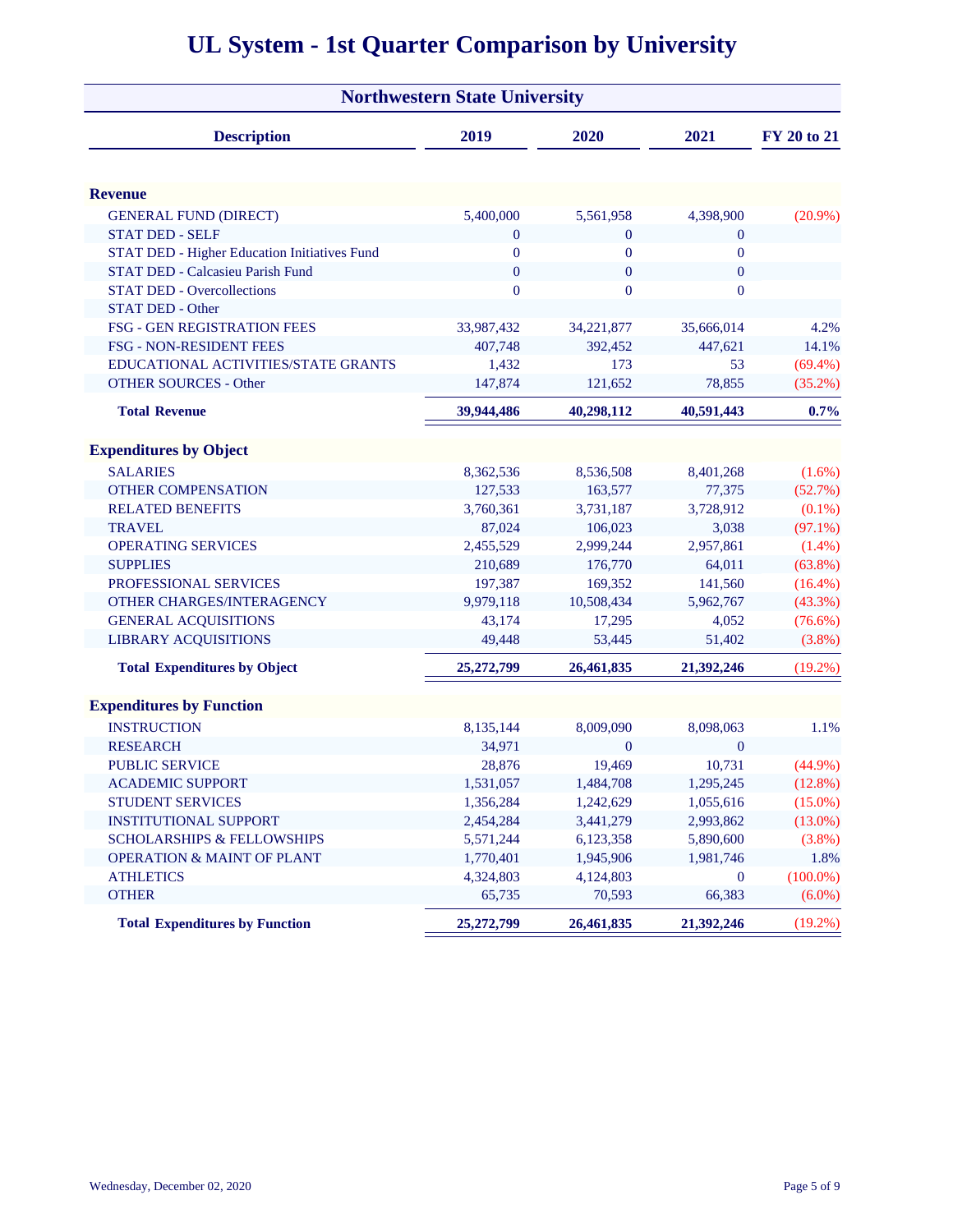|                                              | <b>Southeastern Louisiana University</b> |                    |                  |                  |
|----------------------------------------------|------------------------------------------|--------------------|------------------|------------------|
| <b>Description</b>                           | 2019                                     | 2020               | 2021             | FY 20 to 21      |
|                                              |                                          |                    |                  |                  |
| <b>Revenue</b>                               |                                          |                    |                  |                  |
| <b>GENERAL FUND (DIRECT)</b>                 | 7,547,278                                | 7,649,619          | 5,936,000        | $(22.4\%)$       |
| <b>STAT DED - SELF</b>                       | $\boldsymbol{0}$                         | $\overline{0}$     | $\mathbf{0}$     |                  |
| STAT DED - Higher Education Initiatives Fund | $\bf{0}$                                 | $\overline{0}$     | $\boldsymbol{0}$ |                  |
| <b>STAT DED - Calcasieu Parish Fund</b>      | $\boldsymbol{0}$                         | $\mathbf{0}$       | $\mathbf{0}$     |                  |
| <b>STAT DED - Overcollections</b>            | $\overline{0}$                           | $\overline{0}$     | $\overline{0}$   |                  |
| <b>STAT DED - Other</b>                      |                                          |                    |                  |                  |
| FSG - GEN REGISTRATION FEES                  | 45,923,748                               | 48,033,554         | 49,723,756       | 3.5%             |
| <b>FSG - NON-RESIDENT FEES</b>               | 2,219,999                                | 2,165,150          | 2,011,799        | $(7.1\%)$        |
| EDUCATIONAL ACTIVITIES/STATE GRANTS          | 594,185                                  | 625,408            | 695,049          | 11.1%            |
| <b>OTHER SOURCES - Other</b>                 | 1,498,208                                | 763,982            | 476,876          | (37.6%)          |
| <b>Total Revenue</b>                         | 57,783,418                               | 59,237,713         | 58,843,480       | (0.7%)           |
| <b>Expenditures by Object</b>                |                                          |                    |                  |                  |
| <b>SALARIES</b>                              | 15,853,096                               | 16,783,194         | 16,919,598       | 0.8%             |
| <b>OTHER COMPENSATION</b>                    | 357,457                                  | 408,956            | 282,499          | $(30.9\%)$       |
| <b>RELATED BENEFITS</b>                      | 7,405,480                                | 8,002,108          | 8,091,596        | 1.1%             |
| <b>TRAVEL</b>                                | 147,281                                  | 181,627            | 6,019            | (96.7%)          |
| <b>OPERATING SERVICES</b>                    | 3,491,744                                | 3,802,766          | 4,259,030        | 12.0%            |
| <b>SUPPLIES</b>                              | 406,310                                  | 327,906            | 384,841          | 17.4%            |
| PROFESSIONAL SERVICES                        | 169,415                                  | 149,321            | 33,754           | (77.4%)          |
| OTHER CHARGES/INTERAGENCY                    | 9,051,657                                | 10,065,538         | 11,230,934       | 11.6%            |
| GENERAL ACQUISITIONS/MAJOR REPAIRS           |                                          |                    |                  |                  |
| <b>GENERAL ACQUISITIONS</b>                  | 172,636                                  | 80,345             | 611,995          | 661.7%           |
| <b>LIBRARY ACQUISITIONS</b>                  | 44,305                                   | 613,504            | 10,912           | $(98.2\%)$       |
| <b>Total Expenditures by Object</b>          | 37,099,381                               | 40,415,265         | 41,831,178       | 3.5%             |
| <b>Expenditures by Function</b>              |                                          |                    |                  |                  |
| <b>INSTRUCTION</b>                           |                                          |                    |                  | 0.7%             |
| <b>RESEARCH</b>                              | 15,217,675                               | 15,906,367         | 16,013,496       |                  |
| <b>PUBLIC SERVICE</b>                        | 105,758                                  | 141,143<br>422,797 | 102,090          | (27.7%)<br>20.4% |
|                                              | 376,248                                  |                    | 509,114          |                  |
| <b>ACADEMIC SUPPORT</b>                      | 2,535,802                                | 3,274,311          | 2,477,758        | (24.3%)          |
| <b>STUDENT SERVICES</b>                      | 1,864,512                                | 1,827,481          | 1,664,807        | $(8.9\%)$        |
| <b>INSTITUTIONAL SUPPORT</b>                 | 4,369,559                                | 4,615,892          | 4,164,162        | $(9.8\%)$        |
| <b>SCHOLARSHIPS &amp; FELLOWSHIPS</b>        | 7,389,259                                | 7,886,592          | 9,442,420        | 19.7%            |
| <b>OPERATION &amp; MAINT OF PLANT</b>        | 4,105,639                                | 4,592,572          | 5,897,023        | 28.4%            |
| <b>ATHLETICS</b>                             | 1,134,929                                | 1,748,110          | 1,560,308        | (10.7%)          |
| <b>OTHER</b>                                 | $\mathbf{0}$                             | $\bf{0}$           | $\bf{0}$         |                  |
| <b>Total Expenditures by Function</b>        | 37,099,381                               | 40,415,265         | 41,831,178       | 3.5%             |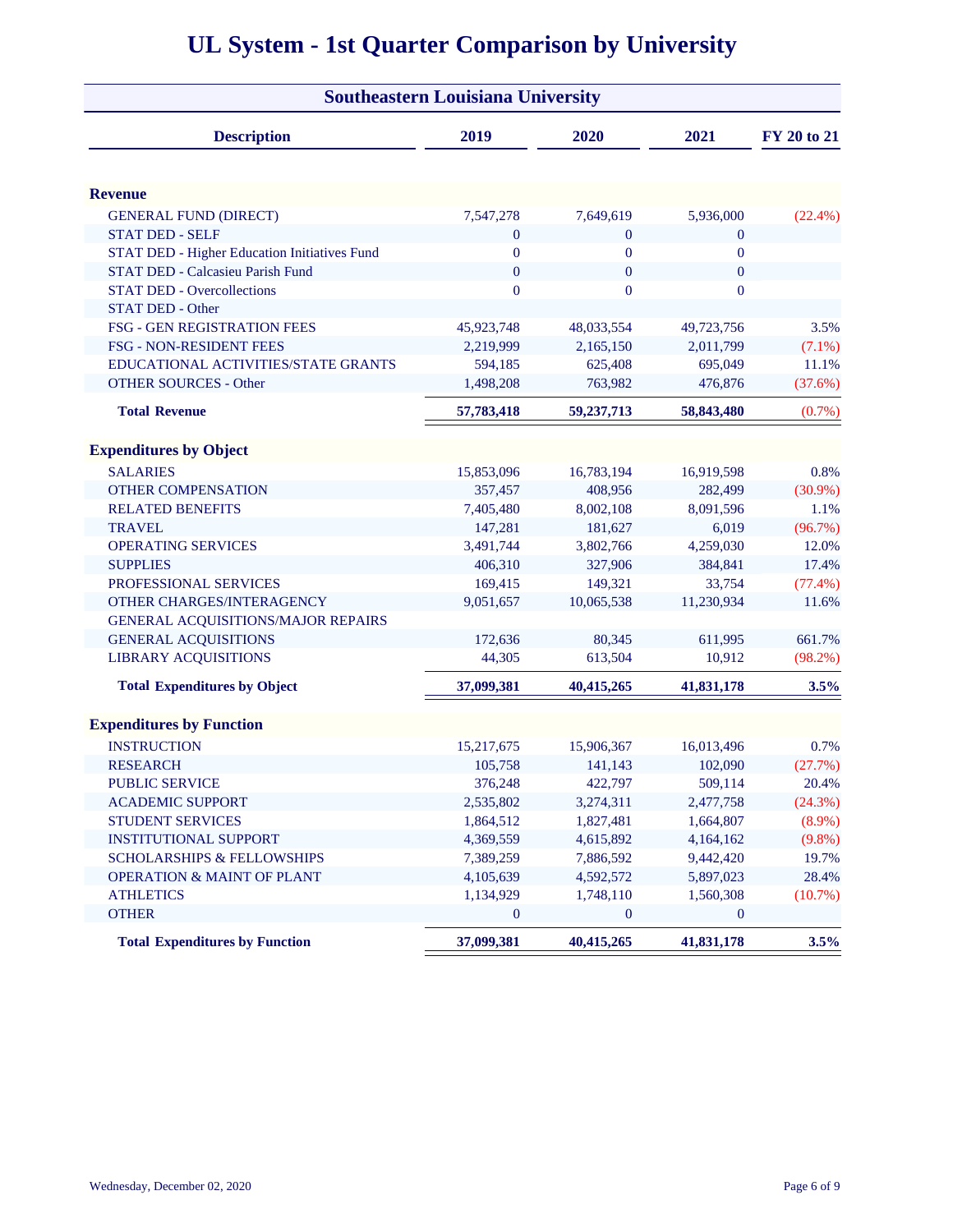|                                              | <b>University of Louisiana at Lafayette</b> |                  |                  |             |
|----------------------------------------------|---------------------------------------------|------------------|------------------|-------------|
| <b>Description</b>                           | 2019                                        | 2020             | 2021             | FY 20 to 21 |
| <b>Revenue</b>                               |                                             |                  |                  |             |
| <b>GENERAL FUND (DIRECT)</b>                 | 12,307,801                                  | 12,752,644       | 10,225,595       | $(19.8\%)$  |
| <b>STAT DED - SELF</b>                       | $\mathbf{0}$                                | $\mathbf{0}$     | $\mathbf{0}$     |             |
| STAT DED - Higher Education Initiatives Fund | $\mathbf{0}$                                | $\mathbf{0}$     | $\boldsymbol{0}$ |             |
| <b>STAT DED - Calcasieu Parish Fund</b>      | $\mathbf{0}$                                | $\mathbf{0}$     | $\mathbf{0}$     |             |
| <b>STAT DED - Overcollections</b>            | $\overline{0}$                              | $\overline{0}$   | $\mathbf{0}$     |             |
| <b>STAT DED - Other</b>                      |                                             |                  |                  |             |
| FSG - GEN REGISTRATION FEES                  | 52,172,805                                  | 49,505,389       | 48,815,044       | $(1.4\%)$   |
| <b>FSG - NON-RESIDENT FEES</b>               | 2,336,292                                   | 1,802,736        | 1,331,514        | $(26.1\%)$  |
| EDUCATIONAL ACTIVITIES/STATE GRANTS          | $\mathbf{0}$                                | $\mathbf{0}$     | $\theta$         |             |
| <b>OTHER SOURCES - Other</b>                 | 1,840,961                                   | 2,498,921        | 1,705,441        | (31.8%)     |
| <b>Total Revenue</b>                         | 68,657,859                                  | 66,559,690       | 62,077,594       | $(6.7\%)$   |
| <b>Expenditures by Object</b>                |                                             |                  |                  |             |
| <b>SALARIES</b>                              | 25,450,236                                  | 25,811,064       | 27,499,899       | 6.5%        |
| <b>OTHER COMPENSATION</b>                    | 282,027                                     | 263,991          | 175,599          | (33.5%)     |
| <b>RELATED BENEFITS</b>                      | 9,041,084                                   | 8,698,186        | 9,875,676        | 13.5%       |
| <b>TRAVEL</b>                                | 116,869                                     | 63,590           | 912              | $(98.6\%)$  |
| <b>OPERATING SERVICES</b>                    | 10,283,968                                  | 11,858,576       | 12,511,662       | 5.5%        |
| <b>SUPPLIES</b>                              | 405,701                                     | 246,461          | 262,933          | 6.7%        |
| PROFESSIONAL SERVICES                        | 111,718                                     | 122,425          | 60,873           | $(50.3\%)$  |
| OTHER CHARGES/INTERAGENCY                    | 9,593,116                                   | 9,954,502        | 9,945,691        | $(0.1\%)$   |
| <b>GENERAL ACQUISITIONS</b>                  | 127,356                                     | 92,835           | 55,559           | $(40.2\%)$  |
| <b>LIBRARY ACQUISITIONS</b>                  | $\mathbf{0}$                                | 287              | $\mathbf{0}$     | $(100.0\%)$ |
| <b>Total Expenditures by Object</b>          | 55,412,075                                  | 57,111,917       | 60,388,804       | 5.7%        |
| <b>Expenditures by Function</b>              |                                             |                  |                  |             |
| <b>INSTRUCTION</b>                           | 22,708,470                                  | 23,133,616       | 25,945,048       | 12.2%       |
| <b>RESEARCH</b>                              | 28,309                                      | 22,130           | 19,597           | $(11.4\%)$  |
| <b>PUBLIC SERVICE</b>                        | $\bf{0}$                                    | $\boldsymbol{0}$ | $\mathbf{0}$     |             |
| <b>ACADEMIC SUPPORT</b>                      | 5,378,640                                   | 5,401,447        | 5,176,506        | $(4.2\%)$   |
| STUDENT SERVICES                             | 2,087,199                                   | 2,202,184        | 2,072,627        | $(5.9\%)$   |
| <b>INSTITUTIONAL SUPPORT</b>                 | 9,942,037                                   | 10,146,841       | 11,404,815       | 12.4%       |
| <b>SCHOLARSHIPS &amp; FELLOWSHIPS</b>        | 9,342,732                                   | 9,693,606        | 9,937,265        | 2.5%        |
| <b>OPERATION &amp; MAINT OF PLANT</b>        | 5,924,688                                   | 6,512,093        | 5,832,946        | $(10.4\%)$  |
| <b>ATHLETICS</b>                             | $\overline{0}$                              | $\mathbf{0}$     | $\mathbf{0}$     |             |
| <b>OTHER</b>                                 | $\boldsymbol{0}$                            | $\boldsymbol{0}$ | $\boldsymbol{0}$ |             |
| <b>Total Expenditures by Function</b>        | 55,412,075                                  | 57,111,917       | 60,388,804       | 5.7%        |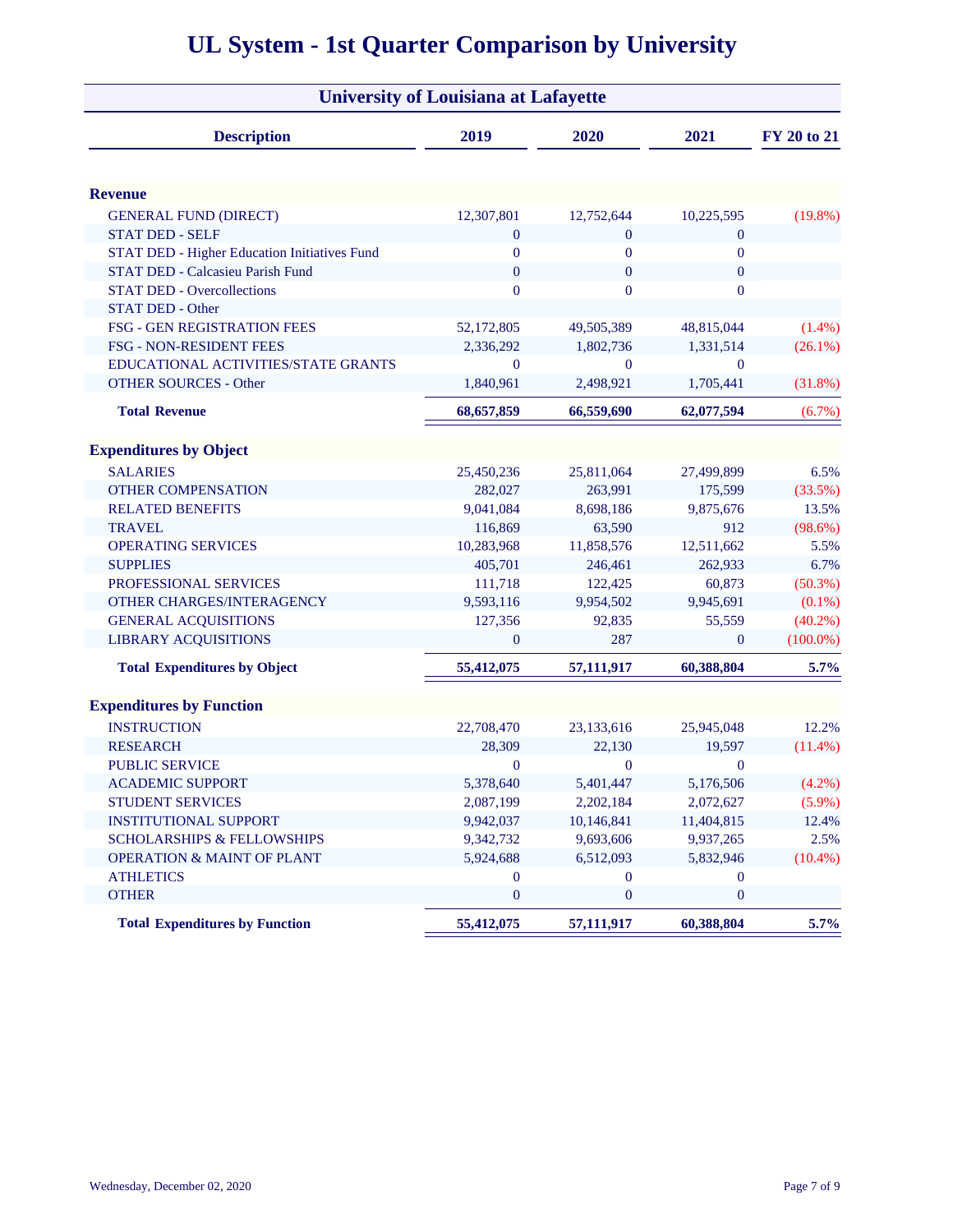| <b>University of Louisiana at Monroe</b>     |                |                  |                  |             |  |  |  |  |  |  |
|----------------------------------------------|----------------|------------------|------------------|-------------|--|--|--|--|--|--|
| <b>Description</b>                           | 2019           | 2020             | 2021             | FY 20 to 21 |  |  |  |  |  |  |
| <b>Revenue</b>                               |                |                  |                  |             |  |  |  |  |  |  |
| <b>GENERAL FUND (DIRECT)</b>                 | 5,000,000      | 6,131,264        | 4,500,000        | $(26.6\%)$  |  |  |  |  |  |  |
| <b>STAT DED - SELF</b>                       | $\mathbf{0}$   | $\mathbf{0}$     | $\boldsymbol{0}$ |             |  |  |  |  |  |  |
| STAT DED - Higher Education Initiatives Fund | $\bf{0}$       | $\boldsymbol{0}$ | $\boldsymbol{0}$ |             |  |  |  |  |  |  |
| STAT DED - Calcasieu Parish Fund             | $\overline{0}$ | $\overline{0}$   | $\mathbf{0}$     |             |  |  |  |  |  |  |
| <b>STAT DED - Other</b>                      |                |                  |                  |             |  |  |  |  |  |  |
| <b>STAT DED - Overcollections</b>            | $\overline{0}$ | $\mathbf{0}$     | $\mathbf{0}$     |             |  |  |  |  |  |  |
| FSG - GEN REGISTRATION FEES                  | 30,957,022     | 31,864,575       | 32,585,154       | 2.3%        |  |  |  |  |  |  |
| <b>FSG - NON-RESIDENT FEES</b>               | 708,220        | 691,115          | 559,210          | $(19.1\%)$  |  |  |  |  |  |  |
| EDUCATIONAL ACTIVITIES/STATE GRANTS          | 101,911        | 150,771          | 177,705          | 17.9%       |  |  |  |  |  |  |
| <b>OTHER SOURCES - Other</b>                 | 152,999        | 150,035          | 458,570          | 205.6%      |  |  |  |  |  |  |
| <b>Total Revenue</b>                         | 36,920,152     | 38,987,760       | 38,280,639       | $(1.8\%)$   |  |  |  |  |  |  |
| <b>Expenditures by Object</b>                |                |                  |                  |             |  |  |  |  |  |  |
| <b>SALARIES</b>                              | 7,789,876      | 7,996,013        | 6,872,232        | $(14.1\%)$  |  |  |  |  |  |  |
| <b>OTHER COMPENSATION</b>                    | 177,189        | 162,099          | 85,424           | (47.3%)     |  |  |  |  |  |  |
| <b>RELATED BENEFITS</b>                      | 3,740,614      | 3,763,344        | 3,415,818        | $(9.2\%)$   |  |  |  |  |  |  |
| <b>TRAVEL</b>                                | 84,824         | 108,543          | 3,447            | $(96.8\%)$  |  |  |  |  |  |  |
| <b>OPERATING SERVICES</b>                    | 2,593,370      | 2,635,567        | 2,898,388        | 10.0%       |  |  |  |  |  |  |
| <b>SUPPLIES</b>                              | 285,988        | 251,740          | 333,510          | 32.5%       |  |  |  |  |  |  |
| PROFESSIONAL SERVICES                        | 146,217        | 268,451          | 226,521          | $(15.6\%)$  |  |  |  |  |  |  |
| OTHER CHARGES/INTERAGENCY                    | 8,514,334      | 9,100,727        | 9,415,692        | 3.5%        |  |  |  |  |  |  |
| <b>GENERAL ACQUISITIONS</b>                  | 70,507         | 37,026           | 217,517          | 487.5%      |  |  |  |  |  |  |
| <b>LIBRARY ACQUISITIONS</b>                  | 114,398        | 281,553          | 261,355          | $(7.2\%)$   |  |  |  |  |  |  |
| <b>Total Expenditures by Object</b>          | 23,517,317     | 24,605,063       | 23,729,904       | (3.6%)      |  |  |  |  |  |  |
| <b>Expenditures by Function</b>              |                |                  |                  |             |  |  |  |  |  |  |
| <b>INSTRUCTION</b>                           | 5,632,009      | 5,776,419        | 4,554,639        | (21.2%)     |  |  |  |  |  |  |
| <b>RESEARCH</b>                              | 1,125,735      | 1,121,212        | 1,099,966        | $(1.9\%)$   |  |  |  |  |  |  |
| <b>PUBLIC SERVICE</b>                        | 39,606         | 37,503           | 38,371           | 2.3%        |  |  |  |  |  |  |
| <b>ACADEMIC SUPPORT</b>                      | 1,437,300      | 1,462,799        | 1,504,021        | 2.8%        |  |  |  |  |  |  |
| STUDENT SERVICES                             | 1,062,883      | 1,061,945        | 1,012,418        | (4.7%)      |  |  |  |  |  |  |
| <b>INSTITUTIONAL SUPPORT</b>                 | 3,444,062      | 4,062,038        | 4,212,870        | 3.7%        |  |  |  |  |  |  |
| <b>SCHOLARSHIPS &amp; FELLOWSHIPS</b>        | 7,574,679      | 7,684,833        | 7,959,551        | 3.6%        |  |  |  |  |  |  |
| <b>OPERATION &amp; MAINT OF PLANT</b>        | 2,290,325      | 2,055,078        | 2,048,814        | (0.3%)      |  |  |  |  |  |  |
| <b>ATHLETICS</b>                             | 866,170        | 1,299,254        | 1,299,254        | 0.0%        |  |  |  |  |  |  |
| <b>OTHER</b>                                 | 44,548         | 43,982           | $\mathbf{0}$     | $(100.0\%)$ |  |  |  |  |  |  |
| <b>Total Expenditures by Function</b>        | 23,517,317     | 24,605,063       | 23,729,904       | (3.6%)      |  |  |  |  |  |  |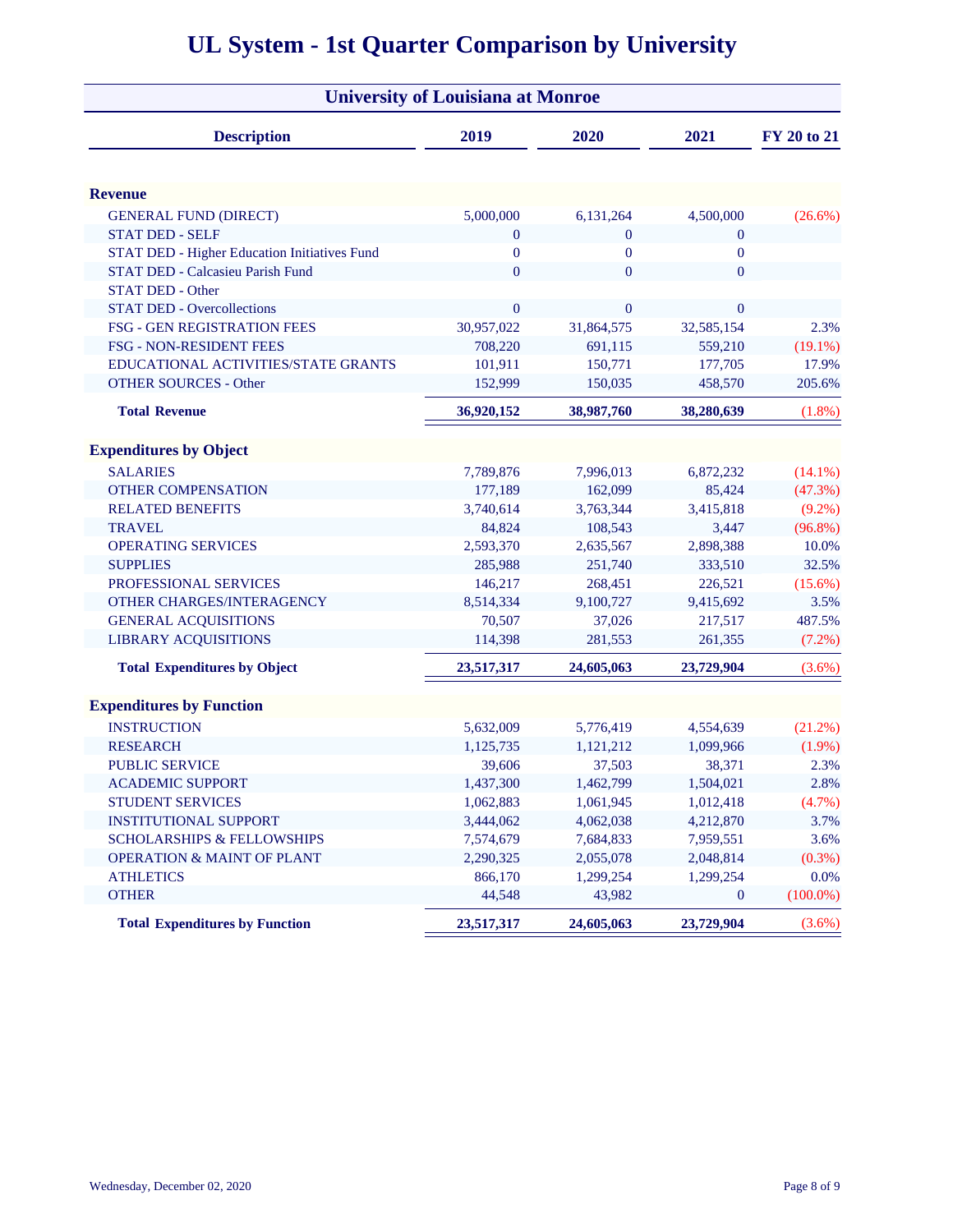|                                                     | <b>University of New Orleans</b> |                  |                  |             |
|-----------------------------------------------------|----------------------------------|------------------|------------------|-------------|
| <b>Description</b>                                  | 2019                             | 2020             | 2021             | FY 20 to 21 |
| <b>Revenue</b>                                      |                                  |                  |                  |             |
| <b>GENERAL FUND (DIRECT)</b>                        | 6,471,620                        | 6,544,641        | 4,014,441        | (38.7%)     |
| <b>STAT DED - SELF</b>                              | $\mathbf{0}$                     | $\mathbf{0}$     | $\mathbf{0}$     |             |
| <b>STAT DED - Higher Education Initiatives Fund</b> | $\bf{0}$                         | $\boldsymbol{0}$ | $\boldsymbol{0}$ |             |
| STAT DED - Calcasieu Parish Fund                    | $\overline{0}$                   | $\overline{0}$   | $\mathbf{0}$     |             |
| <b>STAT DED - Other</b>                             |                                  |                  |                  |             |
| <b>STAT DED - Overcollections</b>                   | $\overline{0}$                   | $\mathbf{0}$     | $\mathbf{0}$     |             |
| FSG - GEN REGISTRATION FEES                         | 32,262,689                       | 27,981,115       | 34,825,026       | 24.5%       |
| <b>FSG - NON-RESIDENT FEES</b>                      | 1,331,047                        | 851,856          | 1,155,526        | 35.6%       |
| EDUCATIONAL ACTIVITIES/STATE GRANTS                 | 123,085                          | 56,878           | 625,790          | 1,000.2%    |
| <b>OTHER SOURCES - Other</b>                        | 205,821                          | 356,484          | 321,830          | (9.7%)      |
| <b>Total Revenue</b>                                | 40,394,262                       | 35,790,974       | 40,942,613       | 14.4%       |
| <b>Expenditures by Object</b>                       |                                  |                  |                  |             |
| <b>SALARIES</b>                                     | 10,063,424                       | 9,788,735        | 9,759,992        | $(0.3\%)$   |
| <b>OTHER COMPENSATION</b>                           | 735,408                          | 468,803          | 389,453          | $(16.9\%)$  |
| <b>RELATED BENEFITS</b>                             | 4,152,953                        | 4,530,366        | 4,094,046        | $(9.6\%)$   |
| <b>TRAVEL</b>                                       | 19,792                           | 14,566           | 1,373            | $(90.6\%)$  |
| <b>OPERATING SERVICES</b>                           | 2,900,905                        | 3,766,391        | 2,916,381        | $(22.6\%)$  |
| <b>SUPPLIES</b>                                     | 759,268                          | 825,597          | 679,407          | (17.7%)     |
| PROFESSIONAL SERVICES                               | 443,067                          | 87,321           | 89,183           | 2.1%        |
| OTHER CHARGES/INTERAGENCY                           | 5,469,234                        | 5,299,153        | 5,861,823        | 10.6%       |
| <b>GENERAL ACQUISITIONS</b>                         | 17,637                           | 49,273           | 24,092           | $(51.1\%)$  |
| <b>LIBRARY ACQUISITIONS</b>                         | 129,917                          | 252,970          | 177,715          | (29.7%)     |
| <b>Total Expenditures by Object</b>                 | 24,691,605                       | 25,083,175       | 23,993,465       | (4.3%)      |
| <b>Expenditures by Function</b>                     |                                  |                  |                  |             |
| <b>INSTRUCTION</b>                                  | 8,418,004                        | 8,002,784        | 7,411,610        | $(7.4\%)$   |
| <b>RESEARCH</b>                                     | 914,187                          | 1,257,617        | 1,502,049        | 19.4%       |
| <b>PUBLIC SERVICE</b>                               | 175                              | $\mathbf{0}$     | 48               |             |
| <b>ACADEMIC SUPPORT</b>                             | 2,687,998                        | 2,846,744        | 2,505,421        | $(12.0\%)$  |
| <b>STUDENT SERVICES</b>                             | 1,789,736                        | 1,847,229        | 1,727,297        | $(6.5\%)$   |
| <b>INSTITUTIONAL SUPPORT</b>                        | 4,138,440                        | 4,074,479        | 3,989,373        | $(2.1\%)$   |
| <b>SCHOLARSHIPS &amp; FELLOWSHIPS</b>               | 4,469,084                        | 4,065,194        | 4,740,415        | 16.6%       |
| <b>OPERATION &amp; MAINT OF PLANT</b>               | 2,273,981                        | 2,989,128        | 2,117,252        | $(29.2\%)$  |
| <b>ATHLETICS</b>                                    | $\bf{0}$                         | $\mathbf{0}$     | $\boldsymbol{0}$ |             |
| <b>OTHER</b>                                        | $\boldsymbol{0}$                 | $\mathbf{0}$     | $\boldsymbol{0}$ |             |
| <b>Total Expenditures by Function</b>               | 24,691,605                       | 25,083,175       | 23,993,465       | (4.3%)      |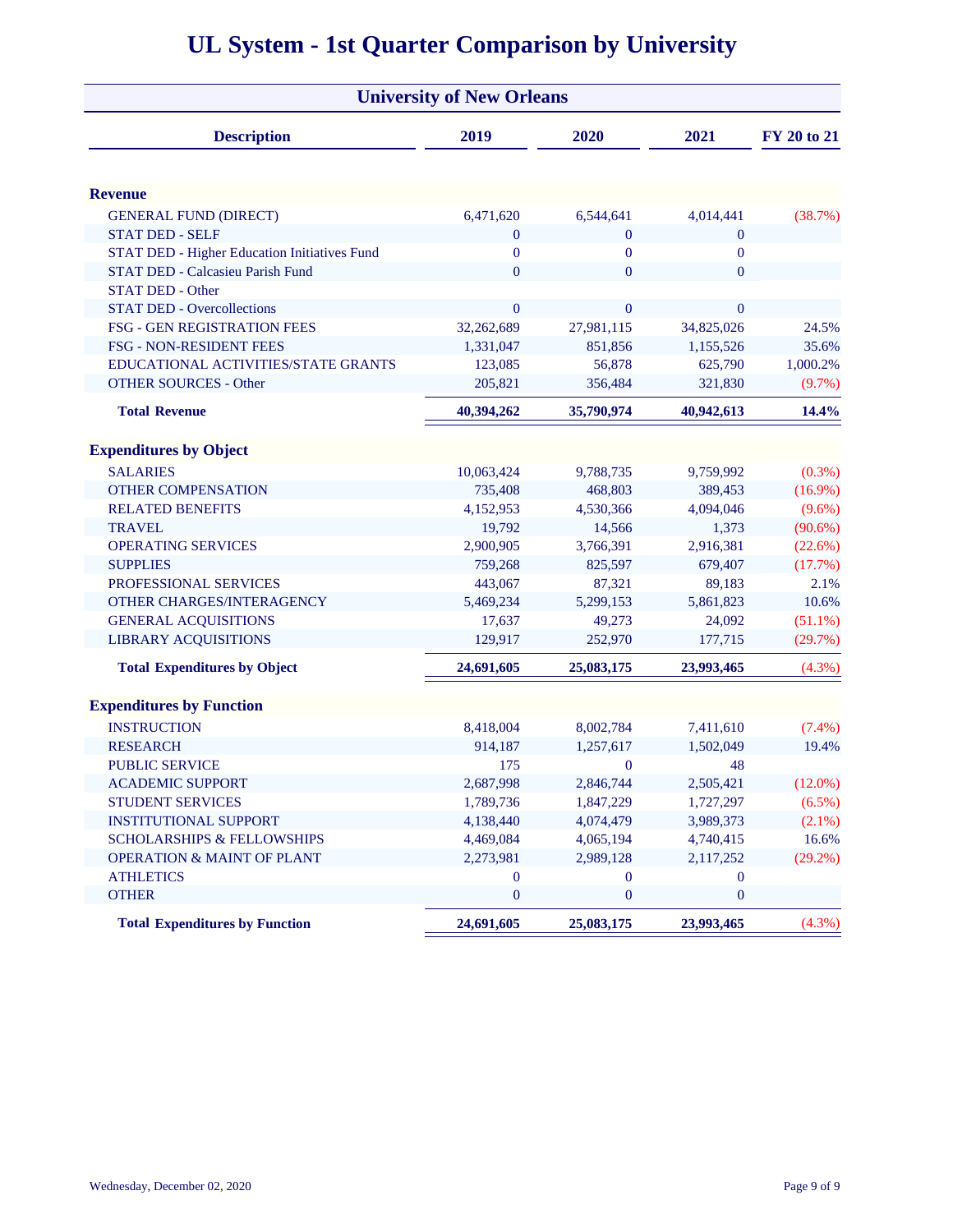### **UL System - Operating Data Report - Revenues**

#### **Grambling State University**

|                                            | <b>Available</b> | 2021<br><b>Fiscal Year-to-Date:</b> |                  |                  |                  | <b>Total Revenues</b> |         |
|--------------------------------------------|------------------|-------------------------------------|------------------|------------------|------------------|-----------------------|---------|
| <b>Description</b>                         | <b>Budget</b>    | <b>Ouarter 1</b>                    | <b>Ouarter 2</b> | <b>Ouarter 3</b> | <b>Ouarter 4</b> | <b>To Date</b>        |         |
| <b>Revenue</b>                             |                  |                                     |                  |                  |                  |                       |         |
| 400 GENERAL FUND (DIRECT)                  | 10.644.878       | 5,000,000                           |                  |                  |                  | 5,000,000             | 47.0%   |
| 411 STAT DED - SELF                        | 891,293          |                                     |                  |                  |                  |                       |         |
| 451 FSG - GEN REGISTRATION FEES            | 32,263,322       | 13.653.157                          |                  |                  |                  | 13.653.157            | 42.3%   |
| 452 FSG - NON-RESIDENT FEES                | 2.842.189        | 1.500,027                           |                  |                  |                  | 1.500.027             | 52.8%   |
| EDUCATIONAL ACTIVITIES/STATE GRANTS<br>461 |                  | 1.474.719                           |                  |                  |                  | 1.474.719             | #Div/0! |
| 471 OTHER SOURCES - Other                  | 364.532          | 59,150                              |                  |                  |                  | 59.150                | 16.2%   |
| <b>Total University</b>                    | 47,006,214       | 21,687,053                          |                  |                  |                  | 21,687,053            | 46.1%   |

### **Louisiana Tech University**

|                                         | <b>Available</b> | <b>Fiscal Year-to-Date:</b><br>2021 |                  |                  |                  | <b>Total Revenues</b> |       |
|-----------------------------------------|------------------|-------------------------------------|------------------|------------------|------------------|-----------------------|-------|
| <b>Description</b>                      | <b>Budget</b>    | <b>Ouarter 1</b>                    | <b>Ouarter 2</b> | <b>Ouarter 3</b> | <b>Ouarter 4</b> | <b>To Date</b>        |       |
| <b>Revenue</b>                          |                  |                                     |                  |                  |                  |                       |       |
| 400 GENERAL FUND (DIRECT)               | 20.627.264       | 5.400,000                           |                  |                  |                  | 5.400,000             | 26.2% |
| 411 STAT DED - SELF                     | 1,686,957        |                                     |                  |                  |                  |                       |       |
| 451 FSG - GEN REGISTRATION FEES         | 82,804,000       | 34,289,126                          |                  |                  |                  | 34,289,126            | 41.4% |
| 452 FSG - NON-RESIDENT FEES             | 9,250,000        | 2,855,872                           |                  |                  |                  | 2,855,872             | 30.9% |
| 461 EDUCATIONAL ACTIVITIES/STATE GRANTS | 161,000          | 39,750                              |                  |                  |                  | 39,750                | 24.7% |
| 471 OTHER SOURCES - Other               | 11.140.648       | 776.780                             |                  |                  |                  | 776.780               | 7.0%  |
| <b>Total University</b>                 | 125,669,869      | 43,361,528                          |                  |                  |                  | 43,361,528            | 34.5% |

### **McNeese State University**

|                                      | <b>Available</b> | 2021<br><b>Fiscal Year-to-Date:</b> |                  |                  |                  | <b>Total Revenues</b> |       |
|--------------------------------------|------------------|-------------------------------------|------------------|------------------|------------------|-----------------------|-------|
| <b>Description</b>                   | <b>Budget</b>    | <b>Ouarter 1</b>                    | <b>Ouarter 2</b> | <b>Ouarter 3</b> | <b>Ouarter 4</b> | <b>To Date</b>        |       |
| <b>Revenue</b>                       |                  |                                     |                  |                  |                  |                       |       |
| 400 GENERAL FUND (DIRECT)            | 11,684,605       | 3,033,979                           |                  |                  |                  | 3,033,979             | 26.0% |
| 411 STAT DED - SELF                  | 1,087,875        |                                     |                  |                  |                  |                       |       |
| 413 STAT DED - Calcasieu Parish Fund | 1,870,265        |                                     |                  |                  |                  |                       |       |
| 451 FSG - GEN REGISTRATION FEES      | 50,921,071       | 24,712,968                          |                  |                  |                  | 24,712,968            | 48.5% |
| 452 FSG - NON-RESIDENT FEES          | 1,282,635        | 63,032                              |                  |                  |                  | 63,032                | 4.9%  |
| 471 OTHER SOURCES - Other            | 1.185.414        | 63,893                              |                  |                  |                  | 63,893                | 5.4%  |
| <b>Total University</b>              | 68,031,865       | 27,873,872                          |                  |                  |                  | 27,873,872            | 41.0% |

### **Nicholls State University**

|                                         | <b>Available</b> | <b>Fiscal Year-to-Date:</b><br>2021 |                  |                  |                  | <b>Total Revenues</b> |       |
|-----------------------------------------|------------------|-------------------------------------|------------------|------------------|------------------|-----------------------|-------|
| <b>Description</b>                      | <b>Budget</b>    | <b>Ouarter 1</b>                    | <b>Ouarter 2</b> | <b>Ouarter 3</b> | <b>Ouarter 4</b> | <b>To Date</b>        |       |
| <b>Revenue</b>                          |                  |                                     |                  |                  |                  |                       |       |
| 400 GENERAL FUND (DIRECT)               | 10.945.436       | 2,850,000                           |                  |                  |                  | 2,850,000             | 26.0% |
| 411 STAT DED - SELF                     | 955.184          |                                     |                  |                  |                  |                       |       |
| 451 FSG - GEN REGISTRATION FEES         | 41,358,196       | 23,404,148                          |                  |                  |                  | 23,404,148            | 56.6% |
| 452 FSG - NON-RESIDENT FEES             | 171.565          | 108,409                             |                  |                  |                  | 108,409               | 63.2% |
| 461 EDUCATIONAL ACTIVITIES/STATE GRANTS | 145,000          | 30,569                              |                  |                  |                  | 30.569                | 21.1% |
| 471 OTHER SOURCES - Other               | 2,642,970        | 1,523,828                           |                  |                  |                  | 1,523,828             | 57.7% |
| <b>Total University</b>                 | 56,218,351       | 27,916,954                          |                  |                  |                  | 27,916,954            | 49.7% |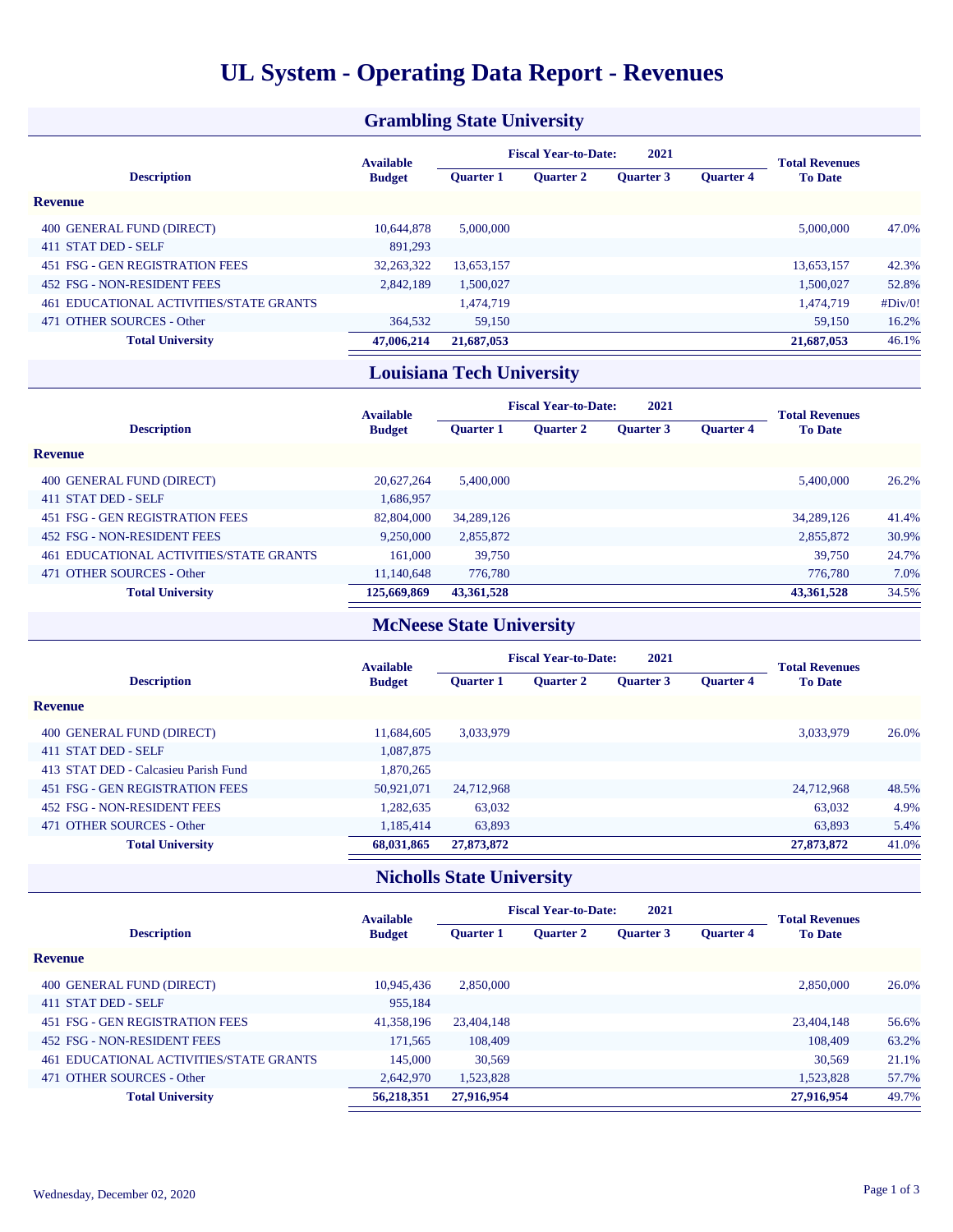### **UL System - Operating Data Report - Revenues**

#### **Northwestern State University**

|                                            | <b>Available</b> | 2021<br><b>Fiscal Year-to-Date:</b> |                  |                  |                  | <b>Total Revenues</b> |       |
|--------------------------------------------|------------------|-------------------------------------|------------------|------------------|------------------|-----------------------|-------|
| <b>Description</b>                         | <b>Budget</b>    | <b>Ouarter 1</b>                    | <b>Ouarter 2</b> | <b>Ouarter 3</b> | <b>Ouarter 4</b> | <b>To Date</b>        |       |
| <b>Revenue</b>                             |                  |                                     |                  |                  |                  |                       |       |
| 400 GENERAL FUND (DIRECT)                  | 16.481.211       | 4,398,900                           |                  |                  |                  | 4,398,900             | 26.7% |
| 411 STAT DED - SELF                        | 1.114.319        |                                     |                  |                  |                  |                       |       |
| 440 INTERAGENCY TRANSFERS                  | 74.923           |                                     |                  |                  |                  |                       |       |
| 451 FSG - GEN REGISTRATION FEES            | 60, 367, 313     | 35,666,014                          |                  |                  |                  | 35,666,014            | 59.1% |
| 452 FSG - NON-RESIDENT FEES                | 640,500          | 447,621                             |                  |                  |                  | 447.621               | 69.9% |
| EDUCATIONAL ACTIVITIES/STATE GRANTS<br>461 | 16.801           | 53                                  |                  |                  |                  | 53                    | 0.3%  |
| <b>OTHER SOURCES - Other</b><br>471        | 626,513          | 78,855                              |                  |                  |                  | 78,855                | 12.6% |
| <b>Total University</b>                    | 79,321,580       | 40,591,443                          |                  |                  |                  | 40,591,443            | 51.2% |

### **Southeastern Louisiana University**

|                                         | <b>Available</b> | <b>Fiscal Year-to-Date:</b><br>2021 |                  |                  |                  | <b>Total Revenues</b> |        |
|-----------------------------------------|------------------|-------------------------------------|------------------|------------------|------------------|-----------------------|--------|
| <b>Description</b>                      | <b>Budget</b>    | <b>Ouarter 1</b>                    | <b>Ouarter 2</b> | <b>Ouarter 3</b> | <b>Ouarter 4</b> | <b>To Date</b>        |        |
| <b>Revenue</b>                          |                  |                                     |                  |                  |                  |                       |        |
| 400 GENERAL FUND (DIRECT)               | 22,060,896       | 5.936,000                           |                  |                  |                  | 5.936,000             | 26.9%  |
| 411 STAT DED - SELF                     | 1,765,779        |                                     |                  |                  |                  |                       |        |
| 451 FSG - GEN REGISTRATION FEES         | 88.453.218       | 49.723.756                          |                  |                  |                  | 49.723.756            | 56.2%  |
| 452 FSG - NON-RESIDENT FEES             | 4,141,570        | 2.011.799                           |                  |                  |                  | 2.011.799             | 48.6%  |
| 461 EDUCATIONAL ACTIVITIES/STATE GRANTS | 652,637          | 695,049                             |                  |                  |                  | 695,049               | 106.5% |
| 471 OTHER SOURCES - Other               | 3.624,674        | 476,876                             |                  |                  |                  | 476,876               | 13.2%  |
| <b>Total University</b>                 | 120,698,774      | 58,843,480                          |                  |                  |                  | 58,843,480            | 48.8%  |

### **University of Louisiana at Lafayette**

|                                  | <b>Available</b> | 2021<br><b>Fiscal Year-to-Date:</b> |                  |                  |                  | <b>Total Revenues</b> |        |
|----------------------------------|------------------|-------------------------------------|------------------|------------------|------------------|-----------------------|--------|
| <b>Description</b>               | <b>Budget</b>    | <b>Ouarter 1</b>                    | <b>Ouarter 2</b> | <b>Ouarter 3</b> | <b>Ouarter 4</b> | <b>To Date</b>        |        |
| <b>Revenue</b>                   |                  |                                     |                  |                  |                  |                       |        |
| 400 GENERAL FUND (DIRECT)        | 38,627,802       | 10.225.595                          |                  |                  |                  | 10,225,595            | 26.5%  |
| 411 STAT DED - SELF              | 2.274.579        |                                     |                  |                  |                  |                       |        |
| <b>440 INTERAGENCY TRANSFERS</b> | 185,000          | 185,000                             |                  |                  |                  | 185,000               | 100.0% |
| 451 FSG - GEN REGISTRATION FEES  | 122,008,472      | 48,815,044                          |                  |                  |                  | 48,815,044            | 40.0%  |
| 452 FSG - NON-RESIDENT FEES      | 5,913,953        | 1,331,514                           |                  |                  |                  | 1.331.514             | 22.5%  |
| 471 OTHER SOURCES - Other        | 9,017,100        | 1.705.441                           |                  |                  |                  | 1.705.441             | 18.9%  |
| <b>Total University</b>          | 178,026,906      | 62,262,594                          |                  |                  |                  | 62,262,594            | 35.0%  |

### **University of Louisiana at Monroe**

|                                            | <b>Available</b> | <b>Fiscal Year-to-Date:</b><br>2021 |                  |                  |                  | <b>Total Revenues</b> |       |
|--------------------------------------------|------------------|-------------------------------------|------------------|------------------|------------------|-----------------------|-------|
| <b>Description</b>                         | <b>Budget</b>    | <b>Ouarter 1</b>                    | <b>Ouarter 2</b> | <b>Ouarter 3</b> | <b>Ouarter 4</b> | <b>To Date</b>        |       |
| <b>Revenue</b>                             |                  |                                     |                  |                  |                  |                       |       |
| 400 GENERAL FUND (DIRECT)                  | 21,857,156       | 4,500,000                           |                  |                  |                  | 4,500,000             | 20.6% |
| 411 STAT DED - SELF                        | 1.609.834        |                                     |                  |                  |                  |                       |       |
| 451 FSG - GEN REGISTRATION FEES            | 64,693,844       | 32.585.154                          |                  |                  |                  | 32,585,154            | 50.4% |
| 452 FSG - NON-RESIDENT FEES                | 1.195.000        | 559,210                             |                  |                  |                  | 559,210               | 46.8% |
| EDUCATIONAL ACTIVITIES/STATE GRANTS<br>461 | 980,950          | 177,705                             |                  |                  |                  | 177,705               | 18.1% |
| 471 OTHER SOURCES - Other                  | 1,357,916        | 458,570                             |                  |                  |                  | 458,570               | 33.8% |
| <b>Total University</b>                    | 91,694,700       | 38,280,639                          |                  |                  |                  | 38,280,639            | 41.7% |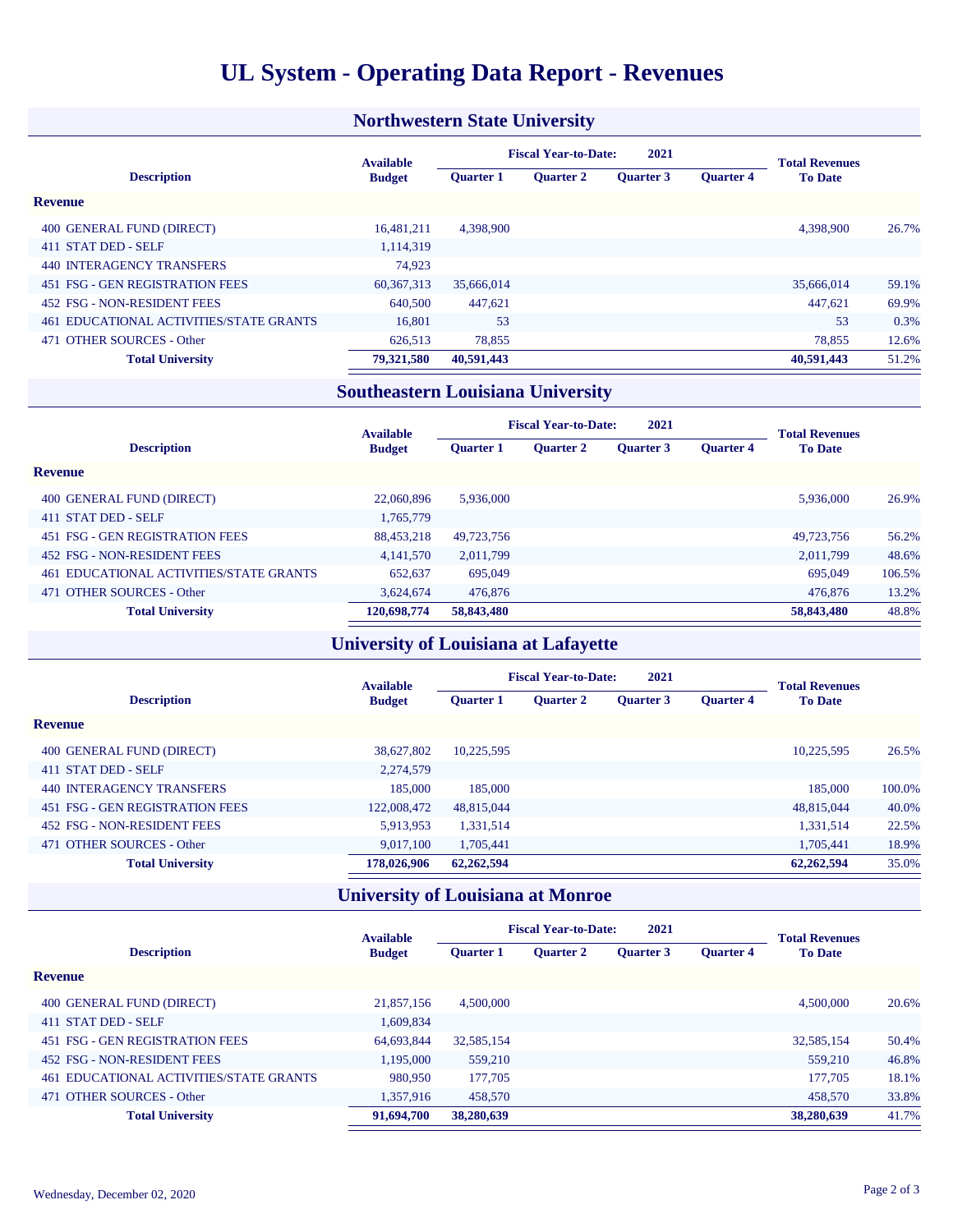|  | <b>UL System - Operating Data Report - Revenues</b> |  |
|--|-----------------------------------------------------|--|
|  |                                                     |  |

| <b>University of New Orleans</b>        |                  |                                     |                  |                  |                  |                       |        |  |
|-----------------------------------------|------------------|-------------------------------------|------------------|------------------|------------------|-----------------------|--------|--|
|                                         | <b>Available</b> | <b>Fiscal Year-to-Date:</b><br>2021 |                  |                  |                  | <b>Total Revenues</b> |        |  |
| <b>Description</b>                      | <b>Budget</b>    | <b>Ouarter 1</b>                    | <b>Ouarter 2</b> | <b>Ouarter 3</b> | <b>Ouarter 4</b> | <b>To Date</b>        |        |  |
| <b>Revenue</b>                          |                  |                                     |                  |                  |                  |                       |        |  |
| 400 GENERAL FUND (DIRECT)               | 16,057,762       | 4.014.441                           |                  |                  |                  | 4.014.441             | 25.0%  |  |
| 411 STAT DED - SELF                     | 2,182,906        |                                     |                  |                  |                  |                       |        |  |
| 451 FSG - GEN REGISTRATION FEES         | 59,154,247       | 34,825,026                          |                  |                  |                  | 34,825,026            | 58.9%  |  |
| 452 FSG - NON-RESIDENT FEES             | 1,825,010        | 1,155,526                           |                  |                  |                  | 1,155,526             | 63.3%  |  |
| 461 EDUCATIONAL ACTIVITIES/STATE GRANTS | 298,824          | 625,790                             |                  |                  |                  | 625,790               | 209.4% |  |
| <b>OTHER SOURCES - Other</b><br>471     | 8,468,061        | 321,830                             |                  |                  |                  | 321,830               | 3.8%   |  |
| <b>Total University</b>                 | 87,986,810       | 40,942,613                          |                  |                  |                  | 40.942.613            | 46.5%  |  |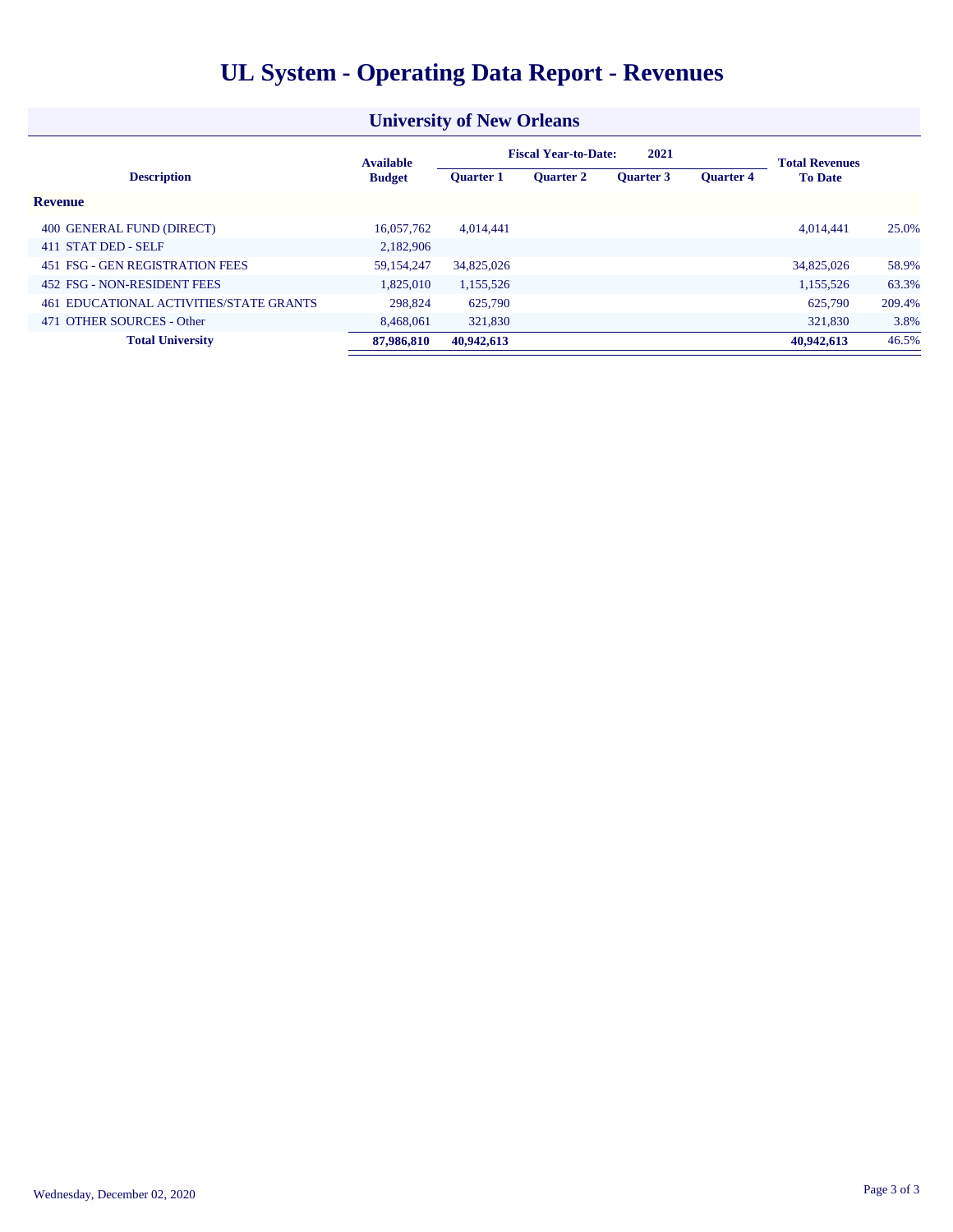|                                      | <b>Grambling State University</b> |                  |                             |                       |                  |                |          |
|--------------------------------------|-----------------------------------|------------------|-----------------------------|-----------------------|------------------|----------------|----------|
|                                      | <b>Available</b>                  |                  | <b>Fiscal Year-to-Date:</b> | <b>Total Expenses</b> |                  |                |          |
| <b>Description</b>                   | <b>Budget</b>                     | <b>Ouarter 1</b> | <b>Ouarter 2</b>            | <b>Ouarter 3</b>      | <b>Ouarter 4</b> | <b>To Date</b> |          |
| <b>Expenditures by Function</b>      |                                   |                  |                             |                       |                  |                |          |
| <b>510 INSTRUCTION</b>               | 21,581,827                        | 2,815,106        |                             |                       |                  | 2,815,106      | 13.0%    |
| <b>513 ACADEMIC SUPPORT</b>          | 3,212,585                         | 629,530          |                             |                       |                  | 629.530        | 19.6%    |
| <b>521 STUDENT SERVICES</b>          | 2,393,452                         | 448,803          |                             |                       |                  | 448,803        | 18.8%    |
| 522 INSTITUTIONAL SUPPORT            | 9,416,358                         | 2,219,727        |                             |                       |                  | 2,219,727      | 23.6%    |
| 523 SCHOLARSHIPS & FELLOWSHIPS       | 2,905,455                         | 1,726,964        |                             |                       |                  | 1,726,964      | 59.4%    |
| 524 OPERATION & MAINT OF PLANT       | 5,945,897                         | 1,213,286        |                             |                       |                  | 1,213,286      | 20.4%    |
| <b>531 ATHLETICS</b>                 | 1,550,640                         |                  |                             |                       |                  |                |          |
| <b>Total University</b>              | 47,006,214                        | 9,053,416        |                             |                       |                  | 9,053,416      | 19.3%    |
| <b>Expenditures by Object</b>        |                                   |                  |                             |                       |                  |                |          |
| 611 SALARIES                         | 25,960,968                        | 3,814,026        |                             |                       |                  | 3,814,026      | 14.7%    |
| <b>612 OTHER COMPENSATION</b>        | 310,656                           | 18,262           |                             |                       |                  | 18,262         | 5.9%     |
| <b>613 RELATED BENEFITS</b>          | 9,593,801                         | 2,204,885        |                             |                       |                  | 2,204,885      | 23.0%    |
| 621 TRAVEL                           | 389,064                           | (180, 565)       |                             |                       |                  | (180, 565)     | $-46.4%$ |
| <b>622 OPERATING SERVICES</b>        | 3,203,123                         | 535,998          |                             |                       |                  | 535,998        | 16.7%    |
| 623 SUPPLIES                         | 523,293                           | 243,051          |                             |                       |                  | 243,051        | 46.4%    |
| <b>631 PROFESSIONAL SERVICES</b>     | 1,929,442                         | 441,447          |                             |                       |                  | 441,447        | 22.9%    |
| <b>632 OTHER CHARGES/INTERAGENCY</b> | 4,560,963                         | 1,731,567        |                             |                       |                  | 1,731,567      | 38.0%    |
| <b>633 GENERAL ACOUISITIONS</b>      | 534,904                           | 113,703          |                             |                       |                  | 113,703        | 21.3%    |
| <b>634 LIBRARY ACOUISITIONS</b>      |                                   | 131,043          |                             |                       |                  | 131,043        | #Div/0!  |
| <b>Total University</b>              | 47,006,214                        | 9,053,417        |                             |                       |                  | 9,053,417      | 19.3%    |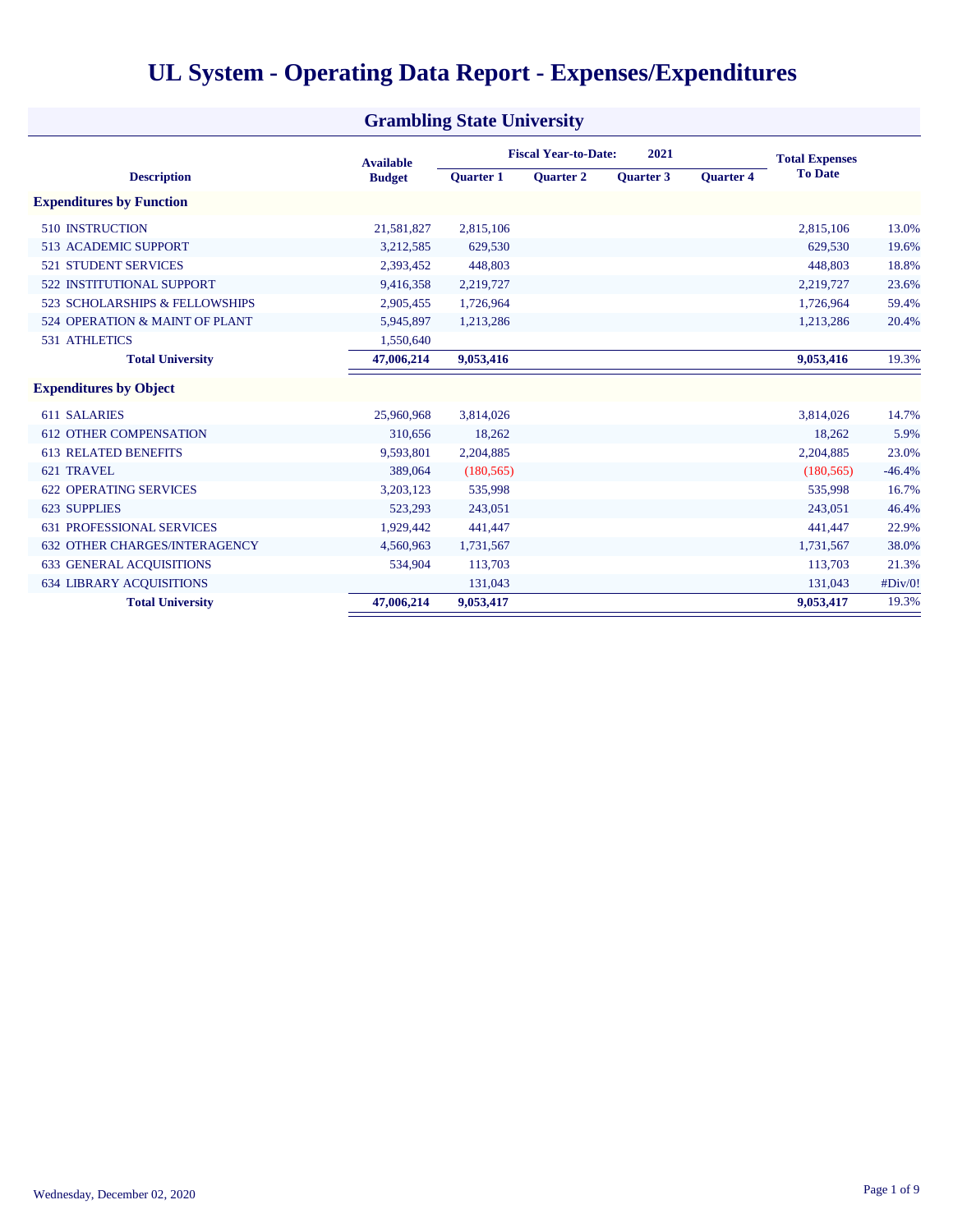| UL System - Operating Data Report - Expenses/Expenditures |  |
|-----------------------------------------------------------|--|
|-----------------------------------------------------------|--|

| <b>Louisiana Tech University</b>     |                  |                  |                             |                  |                       |                |       |  |  |
|--------------------------------------|------------------|------------------|-----------------------------|------------------|-----------------------|----------------|-------|--|--|
|                                      | <b>Available</b> |                  | <b>Fiscal Year-to-Date:</b> |                  | <b>Total Expenses</b> |                |       |  |  |
| <b>Description</b>                   | <b>Budget</b>    | <b>Ouarter 1</b> | <b>Ouarter 2</b>            | <b>Ouarter 3</b> | <b>Ouarter 4</b>      | <b>To Date</b> |       |  |  |
| <b>Expenditures by Function</b>      |                  |                  |                             |                  |                       |                |       |  |  |
| <b>510 INSTRUCTION</b>               | 41,789,583       | 6,490,462        |                             |                  |                       | 6,490,462      | 15.5% |  |  |
| 511 RESEARCH                         | 12,185,140       | 1,771,665        |                             |                  |                       | 1,771,665      | 14.5% |  |  |
| <b>512 PUBLIC SERVICE</b>            | 130,422          | 22,981           |                             |                  |                       | 22,981         | 17.6% |  |  |
| <b>513 ACADEMIC SUPPORT</b>          | 12,535,919       | 2,560,848        |                             |                  |                       | 2,560,848      | 20.4% |  |  |
| <b>521 STUDENT SERVICES</b>          | 4,184,370        | 1,034,826        |                             |                  |                       | 1,034,826      | 24.7% |  |  |
| <b>522 INSTITUTIONAL SUPPORT</b>     | 11,705,290       | 3,113,578        |                             |                  |                       | 3,113,578      | 26.6% |  |  |
| 523 SCHOLARSHIPS & FELLOWSHIPS       | 28,995,516       | 9,995,140        |                             |                  |                       | 9,995,140      | 34.5% |  |  |
| 524 OPERATION & MAINT OF PLANT       | 11,000,989       | 3,165,926        |                             |                  |                       | 3,165,926      | 28.8% |  |  |
| <b>531 ATHLETICS</b>                 | 3,142,640        | 785,660          |                             |                  |                       | 785,660        | 25.0% |  |  |
| <b>Total University</b>              | 125,669,869      | 28,941,086       |                             |                  |                       | 28,941,086     | 23.0% |  |  |
| <b>Expenditures by Object</b>        |                  |                  |                             |                  |                       |                |       |  |  |
| 611 SALARIES                         | 52,849,860       | 9,063,170        |                             |                  |                       | 9,063,170      | 17.1% |  |  |
| <b>612 OTHER COMPENSATION</b>        | 1,731,094        | 105,102          |                             |                  |                       | 105,102        | 6.1%  |  |  |
| <b>613 RELATED BENEFITS</b>          | 24,018,828       | 4,216,046        |                             |                  |                       | 4,216,046      | 17.6% |  |  |
| 621 TRAVEL                           | 516,607          | 302              |                             |                  |                       | 302            | 0.1%  |  |  |
| <b>622 OPERATING SERVICES</b>        | 8,098,290        | 2,204,352        |                             |                  |                       | 2,204,352      | 27.2% |  |  |
| 623 SUPPLIES                         | 1,797,865        | 300,234          |                             |                  |                       | 300,234        | 16.7% |  |  |
| <b>631 PROFESSIONAL SERVICES</b>     | 252,162          | 17,217           |                             |                  |                       | 17,217         | 6.8%  |  |  |
| <b>632 OTHER CHARGES/INTERAGENCY</b> | 34,561,817       | 12,762,623       |                             |                  |                       | 12,762,623     | 36.9% |  |  |
| <b>633 GENERAL ACOUISITIONS</b>      | 407,025          | 92,673           |                             |                  |                       | 92,673         | 22.8% |  |  |
| <b>634 LIBRARY ACOUISITIONS</b>      | 1,436,321        | 179,367          |                             |                  |                       | 179,367        | 12.5% |  |  |
| <b>Total University</b>              | 125,669,869      | 28,941,086       |                             |                  |                       | 28,941,086     | 23.0% |  |  |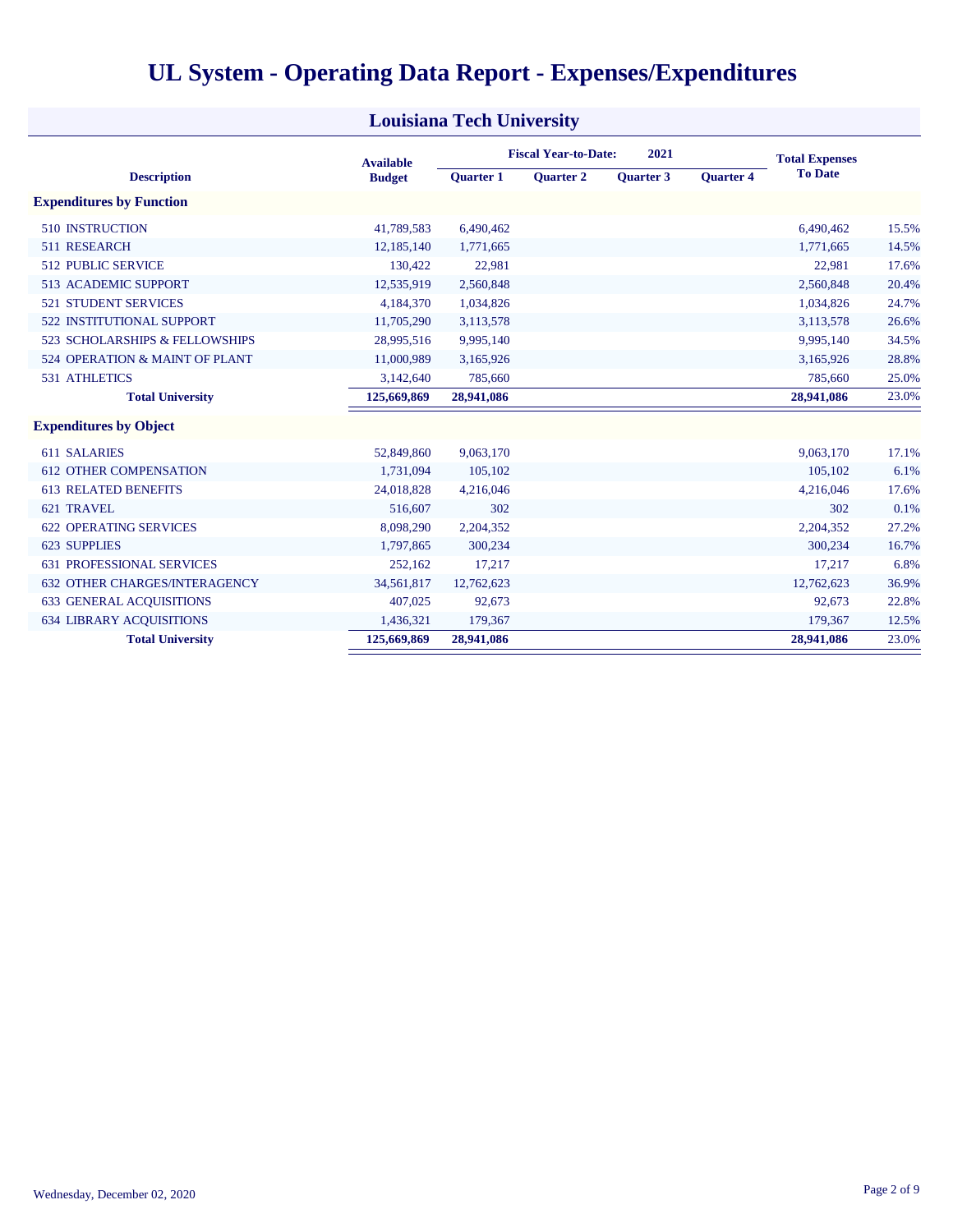|  |  | <b>UL System - Operating Data Report - Expenses/Expenditures</b> |
|--|--|------------------------------------------------------------------|
|  |  |                                                                  |

| <b>McNeese State University</b>      |                  |                  |                             |                       |                  |                |       |  |  |
|--------------------------------------|------------------|------------------|-----------------------------|-----------------------|------------------|----------------|-------|--|--|
|                                      | <b>Available</b> |                  | <b>Fiscal Year-to-Date:</b> | <b>Total Expenses</b> |                  |                |       |  |  |
| <b>Description</b>                   | <b>Budget</b>    | <b>Quarter 1</b> | <b>Ouarter 2</b>            | Quarter 3             | <b>Ouarter 4</b> | <b>To Date</b> |       |  |  |
| <b>Expenditures by Function</b>      |                  |                  |                             |                       |                  |                |       |  |  |
| <b>510 INSTRUCTION</b>               | 25, 257, 457     | 5,342,650        |                             |                       |                  | 5,342,650      | 21.2% |  |  |
| 511 RESEARCH                         | 307,200          |                  |                             |                       |                  |                |       |  |  |
| <b>513 ACADEMIC SUPPORT</b>          | 5,885,192        | 1,447,007        |                             |                       |                  | 1,447,007      | 24.6% |  |  |
| <b>521 STUDENT SERVICES</b>          | 4,740,996        | 879,209          |                             |                       |                  | 879,209        | 18.5% |  |  |
| <b>522 INSTITUTIONAL SUPPORT</b>     | 10,114,245       | 2,992,153        |                             |                       |                  | 2,992,153      | 29.6% |  |  |
| 523 SCHOLARSHIPS & FELLOWSHIPS       | 6,770,577        | 4,108,528        |                             |                       |                  | 4,108,528      | 60.7% |  |  |
| 524 OPERATION & MAINT OF PLANT       | 7,122,043        | 1,179,769        |                             |                       |                  | 1,179,769      | 16.6% |  |  |
| <b>531 ATHLETICS</b>                 | 3,908,571        | 977,143          |                             |                       |                  | 977,143        | 25.0% |  |  |
| 532 OTHER                            | 3,925,584        | 1,479,405        |                             |                       |                  | 1,479,405      | 37.7% |  |  |
| <b>Total University</b>              | 68,031,865       | 18,405,864       |                             |                       |                  | 18,405,864     | 27.1% |  |  |
| <b>Expenditures by Object</b>        |                  |                  |                             |                       |                  |                |       |  |  |
| 611 SALARIES                         | 29,060,745       | 6,707,658        |                             |                       |                  | 6,707,658      | 23.1% |  |  |
| <b>612 OTHER COMPENSATION</b>        | 556,339          | 139,115          |                             |                       |                  | 139,115        | 25.0% |  |  |
| <b>613 RELATED BENEFITS</b>          | 14,973,622       | 3,190,607        |                             |                       |                  | 3,190,607      | 21.3% |  |  |
| 621 TRAVEL                           | 98,039           | 6                |                             |                       |                  | 6              | 0.0%  |  |  |
| <b>622 OPERATING SERVICES</b>        | 5,123,355        | 1,502,747        |                             |                       |                  | 1,502,747      | 29.3% |  |  |
| <b>623 SUPPLIES</b>                  | 847,860          | 105,583          |                             |                       |                  | 105,583        | 12.5% |  |  |
| <b>631 PROFESSIONAL SERVICES</b>     | 352,209          | 119,459          |                             |                       |                  | 119,459        | 33.9% |  |  |
| <b>632 OTHER CHARGES/INTERAGENCY</b> | 14,958,232       | 6,573,752        |                             |                       |                  | 6,573,752      | 43.9% |  |  |
| <b>633 GENERAL ACQUISITIONS</b>      | 1,964,839        | 22,130           |                             |                       |                  | 22,130         | 1.1%  |  |  |
| <b>634 LIBRARY ACOUISITIONS</b>      | 96,625           | 44,807           |                             |                       |                  | 44,807         | 46.4% |  |  |
| <b>Total University</b>              | 68,031,865       | 18,405,864       |                             |                       |                  | 18,405,864     | 27.1% |  |  |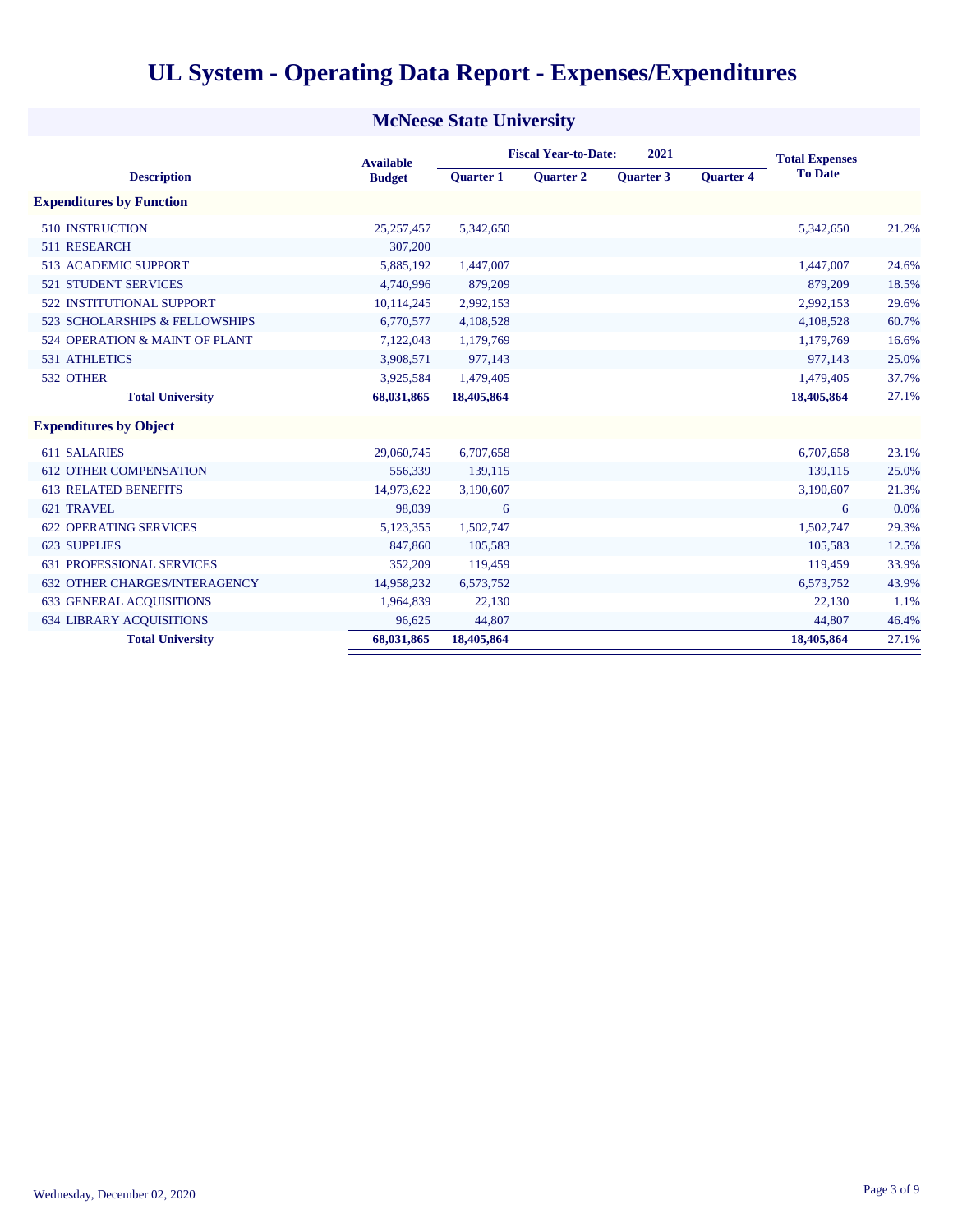|  |  | <b>UL System - Operating Data Report - Expenses/Expenditures</b> |  |
|--|--|------------------------------------------------------------------|--|
|  |  |                                                                  |  |

| <b>Nicholls State University</b>     |                  |                  |                             |                       |                  |                |        |  |  |
|--------------------------------------|------------------|------------------|-----------------------------|-----------------------|------------------|----------------|--------|--|--|
|                                      | <b>Available</b> |                  | <b>Fiscal Year-to-Date:</b> | <b>Total Expenses</b> |                  |                |        |  |  |
| <b>Description</b>                   | <b>Budget</b>    | <b>Ouarter 1</b> | <b>Ouarter 2</b>            | <b>Ouarter 3</b>      | <b>Quarter 4</b> | <b>To Date</b> |        |  |  |
| <b>Expenditures by Function</b>      |                  |                  |                             |                       |                  |                |        |  |  |
| <b>510 INSTRUCTION</b>               | 30,215,704       | 6,871,767        |                             |                       |                  | 6,871,767      | 22.7%  |  |  |
| 511 RESEARCH                         | 466,959          | 284,535          |                             |                       |                  | 284,535        | 60.9%  |  |  |
| <b>512 PUBLIC SERVICE</b>            | 105,080          | 27,816           |                             |                       |                  | 27,816         | 26.5%  |  |  |
| <b>513 ACADEMIC SUPPORT</b>          | 6,657,965        | 1,788,537        |                             |                       |                  | 1,788,537      | 26.9%  |  |  |
| <b>521 STUDENT SERVICES</b>          | 3,695,228        | 833,136          |                             |                       |                  | 833,136        | 22.5%  |  |  |
| <b>522 INSTITUTIONAL SUPPORT</b>     | 8,280,619        | 2,823,871        |                             |                       |                  | 2,823,871      | 34.1%  |  |  |
| 523 SCHOLARSHIPS & FELLOWSHIPS       | 2,373,740        | 1,309,163        |                             |                       |                  | 1,309,163      | 55.2%  |  |  |
| 524 OPERATION & MAINT OF PLANT       | 4,423,056        | 1,611,344        |                             |                       |                  | 1,611,344      | 36.4%  |  |  |
| <b>Total University</b>              | 56,218,351       | 15,550,169       |                             |                       |                  | 15,550,169     | 27.7%  |  |  |
| <b>Expenditures by Object</b>        |                  |                  |                             |                       |                  |                |        |  |  |
| 611 SALARIES                         | 31,486,307       | 7,831,958        |                             |                       |                  | 7,831,958      | 24.9%  |  |  |
| <b>612 OTHER COMPENSATION</b>        | 419,645          | 61,299           |                             |                       |                  | 61,299         | 14.6%  |  |  |
| <b>613 RELATED BENEFITS</b>          | 15,399,771       | 3,540,832        |                             |                       |                  | 3,540,832      | 23.0%  |  |  |
| 621 TRAVEL                           | 323,091          | 3,178            |                             |                       |                  | 3,178          | 1.0%   |  |  |
| <b>622 OPERATING SERVICES</b>        | 2,336,936        | 1,202,085        |                             |                       |                  | 1,202,085      | 51.4%  |  |  |
| 623 SUPPLIES                         | 1,125,310        | 191,650          |                             |                       |                  | 191,650        | 17.0%  |  |  |
| <b>631 PROFESSIONAL SERVICES</b>     | 148,142          | 39,745           |                             |                       |                  | 39.745         | 26.8%  |  |  |
| <b>632 OTHER CHARGES/INTERAGENCY</b> | 4,563,666        | 2,622,718        |                             |                       |                  | 2,622,718      | 57.5%  |  |  |
| <b>633 GENERAL ACOUISITIONS</b>      | 5,962            | 23,357           |                             |                       |                  | 23,357         | 391.8% |  |  |
| <b>634 LIBRARY ACQUISITIONS</b>      | 409,521          | 33,347           |                             |                       |                  | 33.347         | 8.1%   |  |  |
| <b>Total University</b>              | 56,218,351       | 15,550,169       |                             |                       |                  | 15,550,169     | 27.7%  |  |  |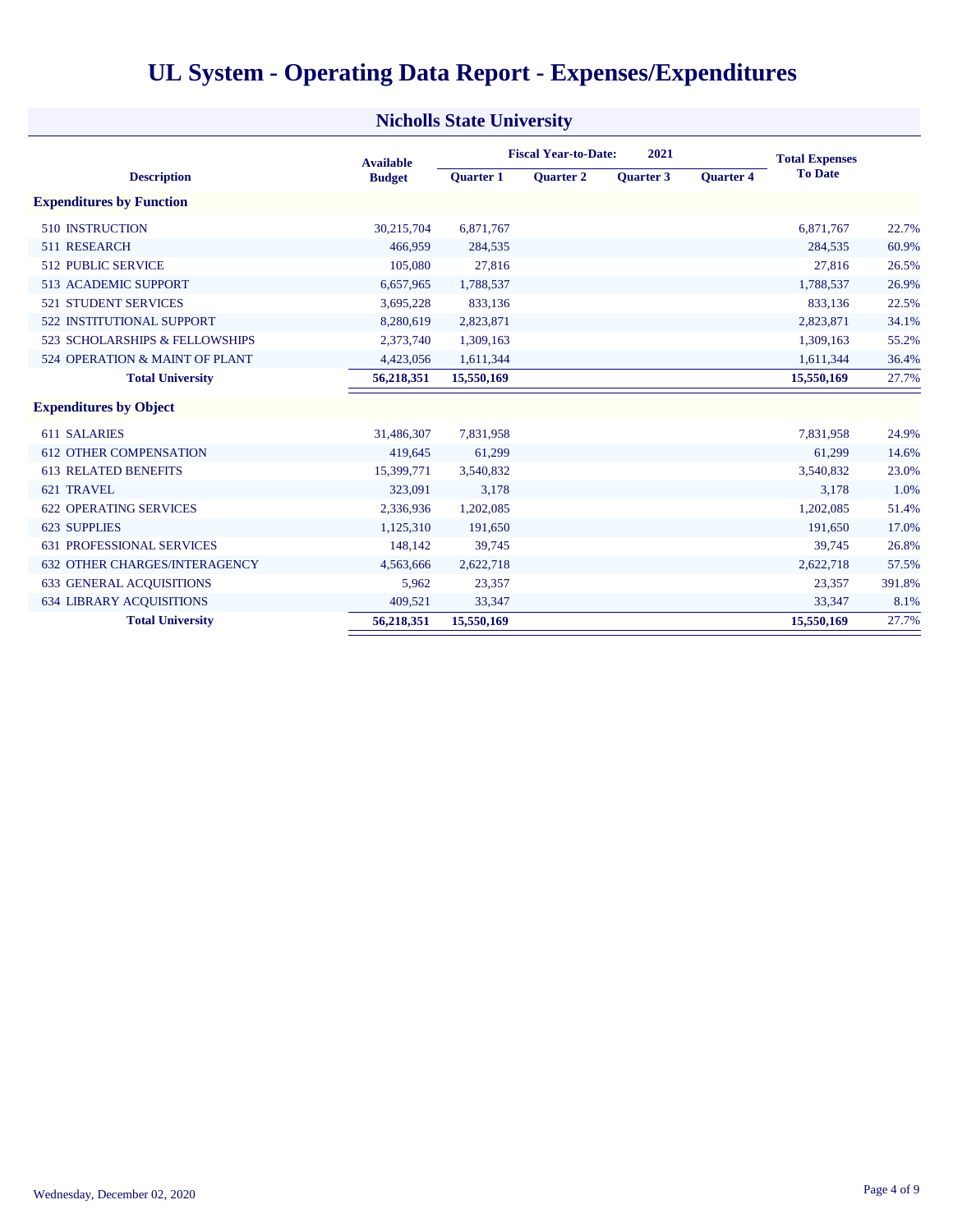|  |  |  |  |  | <b>UL System - Operating Data Report - Expenses/Expenditures</b> |
|--|--|--|--|--|------------------------------------------------------------------|
|--|--|--|--|--|------------------------------------------------------------------|

| <b>Northwestern State University</b> |                  |                                     |                  |                  |                  |                       |       |  |  |
|--------------------------------------|------------------|-------------------------------------|------------------|------------------|------------------|-----------------------|-------|--|--|
|                                      | <b>Available</b> | <b>Fiscal Year-to-Date:</b><br>2021 |                  |                  |                  | <b>Total Expenses</b> |       |  |  |
| <b>Description</b>                   | <b>Budget</b>    | <b>Ouarter 1</b>                    | <b>Ouarter 2</b> | <b>Ouarter 3</b> | <b>Ouarter 4</b> | <b>To Date</b>        |       |  |  |
| <b>Expenditures by Function</b>      |                  |                                     |                  |                  |                  |                       |       |  |  |
| <b>510 INSTRUCTION</b>               | 38,437,149       | 8,098,063                           |                  |                  |                  | 8,098,063             | 21.1% |  |  |
| 511 RESEARCH                         | 209,136          |                                     |                  |                  |                  |                       |       |  |  |
| <b>512 PUBLIC SERVICE</b>            | 93,618           | 10,731                              |                  |                  |                  | 10,731                | 11.5% |  |  |
| <b>513 ACADEMIC SUPPORT</b>          | 6,616,581        | 1,295,245                           |                  |                  |                  | 1,295,245             | 19.6% |  |  |
| <b>521 STUDENT SERVICES</b>          | 5,888,525        | 1,055,616                           |                  |                  |                  | 1,055,616             | 17.9% |  |  |
| 522 INSTITUTIONAL SUPPORT            | 9,899,629        | 2,993,862                           |                  |                  |                  | 2,993,862             | 30.2% |  |  |
| 523 SCHOLARSHIPS & FELLOWSHIPS       | 12,200,148       | 5,890,600                           |                  |                  |                  | 5,890,600             | 48.3% |  |  |
| 524 OPERATION & MAINT OF PLANT       | 5,799,677        | 1,981,746                           |                  |                  |                  | 1,981,746             | 34.2% |  |  |
| 532 OTHER                            | 177,117          | 66,383                              |                  |                  |                  | 66,383                | 37.5% |  |  |
| <b>Total University</b>              | 79,321,580       | 21,392,246                          |                  |                  |                  | 21,392,246            | 27.0% |  |  |
| <b>Expenditures by Object</b>        |                  |                                     |                  |                  |                  |                       |       |  |  |
| <b>611 SALARIES</b>                  | 40,267,304       | 8,401,268                           |                  |                  |                  | 8,401,268             | 20.9% |  |  |
| <b>612 OTHER COMPENSATION</b>        | 632,373          | 77,375                              |                  |                  |                  | 77,375                | 12.2% |  |  |
| <b>613 RELATED BENEFITS</b>          | 18,010,677       | 3,728,912                           |                  |                  |                  | 3,728,912             | 20.7% |  |  |
| 621 TRAVEL                           | 166,768          | 3,038                               |                  |                  |                  | 3,038                 | 1.8%  |  |  |
| <b>622 OPERATING SERVICES</b>        | 6,230,941        | 2,957,861                           |                  |                  |                  | 2,957,861             | 47.5% |  |  |
| <b>623 SUPPLIES</b>                  | 734,507          | 64,011                              |                  |                  |                  | 64,011                | 8.7%  |  |  |
| <b>631 PROFESSIONAL SERVICES</b>     | 469,267          | 141,560                             |                  |                  |                  | 141,560               | 30.2% |  |  |
| <b>632 OTHER CHARGES/INTERAGENCY</b> | 12,454,564       | 5,962,767                           |                  |                  |                  | 5,962,767             | 47.9% |  |  |
| <b>633 GENERAL ACOUISITIONS</b>      | 22,038           | 4,052                               |                  |                  |                  | 4,052                 | 18.4% |  |  |
| <b>634 LIBRARY ACOUISITIONS</b>      | 326,141          | 51,402                              |                  |                  |                  | 51,402                | 15.8% |  |  |
| <b>Total University</b>              | 79,314,580       | 21,392,246                          |                  |                  |                  | 21,392,246            | 27.0% |  |  |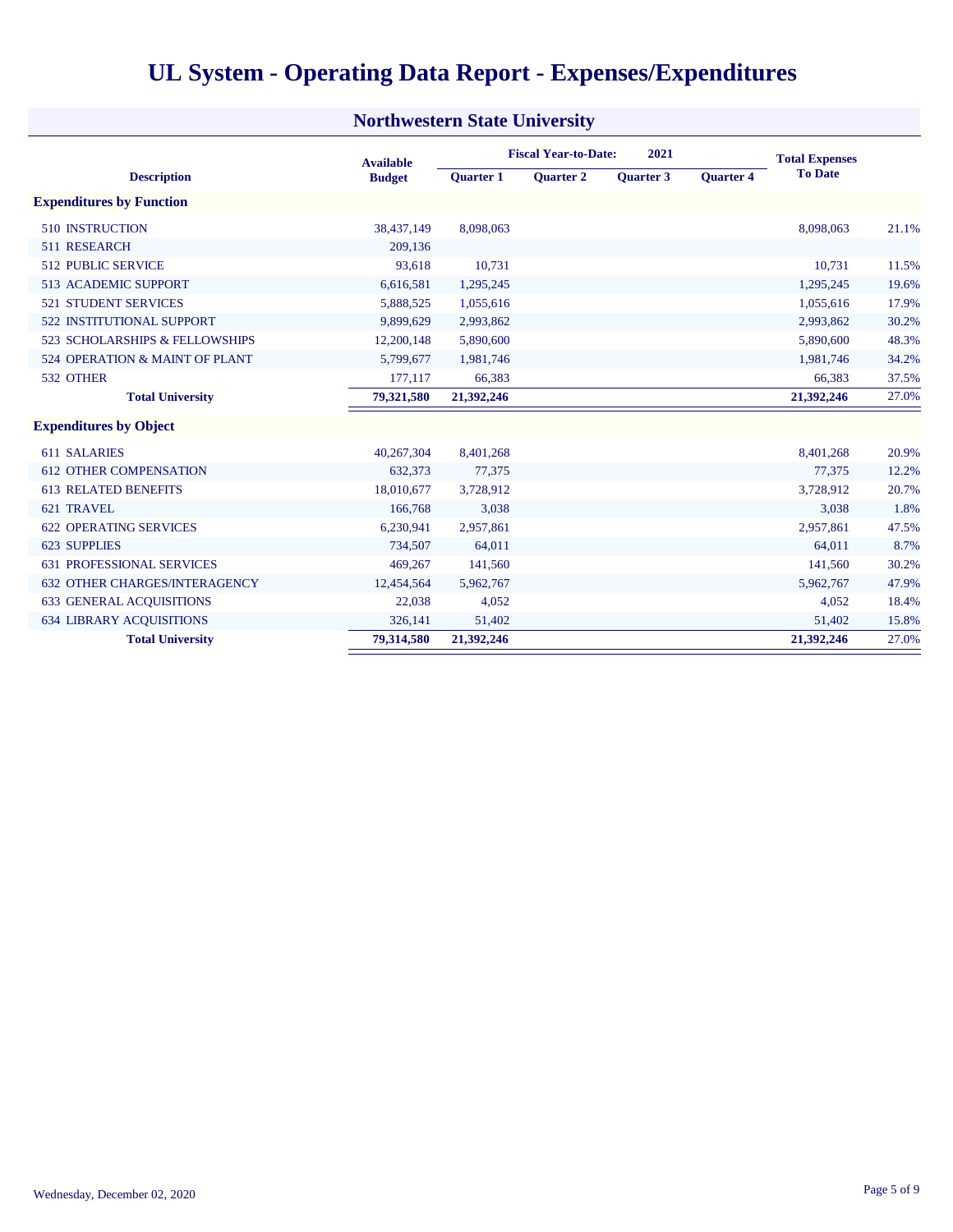|                                      | <b>Available</b> |                  | <b>Fiscal Year-to-Date:</b> | 2021      |                  | <b>Total Expenses</b> |        |
|--------------------------------------|------------------|------------------|-----------------------------|-----------|------------------|-----------------------|--------|
| <b>Description</b>                   | <b>Budget</b>    | <b>Ouarter 1</b> | <b>Ouarter 2</b>            | Quarter 3 | <b>Ouarter 4</b> | <b>To Date</b>        |        |
| <b>Expenditures by Function</b>      |                  |                  |                             |           |                  |                       |        |
| <b>510 INSTRUCTION</b>               | 60,698,426       | 16,013,496       |                             |           |                  | 16,013,496            | 26.4%  |
| 511 RESEARCH                         | 467,348          | 102,090          |                             |           |                  | 102,090               | 21.8%  |
| <b>512 PUBLIC SERVICE</b>            | 1,675,684        | 509,114          |                             |           |                  | 509,114               | 30.4%  |
| <b>513 ACADEMIC SUPPORT</b>          | 11,868,950       | 2,477,758        |                             |           |                  | 2,477,758             | 20.9%  |
| <b>521 STUDENT SERVICES</b>          | 7,432,860        | 1,664,807        |                             |           |                  | 1,664,807             | 22.4%  |
| <b>522 INSTITUTIONAL SUPPORT</b>     | 14,308,036       | 4,164,162        |                             |           |                  | 4,164,162             | 29.1%  |
| 523 SCHOLARSHIPS & FELLOWSHIPS       | 7,811,137        | 9,442,420        |                             |           |                  | 9,442,420             | 120.9% |
| 524 OPERATION & MAINT OF PLANT       | 13,512,022       | 5,897,023        |                             |           |                  | 5,897,023             | 43.6%  |
| 531 ATHLETICS                        | 2,924,311        | 1,560,308        |                             |           |                  | 1,560,308             | 53.4%  |
| <b>Total University</b>              | 120,698,774      | 41,831,178       |                             |           |                  | 41,831,178            | 34.7%  |
| <b>Expenditures by Object</b>        |                  |                  |                             |           |                  |                       |        |
| <b>611 SALARIES</b>                  | 64,291,651       | 16,919,598       |                             |           |                  | 16,919,598            | 26.3%  |
| <b>612 OTHER COMPENSATION</b>        | 1,519,079        | 282,499          |                             |           |                  | 282,499               | 18.6%  |
| <b>613 RELATED BENEFITS</b>          | 28,370,668       | 8,091,596        |                             |           |                  | 8,091,596             | 28.5%  |
| 621 TRAVEL                           | 838,602          | 6,019            |                             |           |                  | 6,019                 | 0.7%   |
| <b>622 OPERATING SERVICES</b>        | 9,541,841        | 4,259,030        |                             |           |                  | 4,259,030             | 44.6%  |
| 623 SUPPLIES                         | 1,988,783        | 384,841          |                             |           |                  | 384,841               | 19.4%  |
| <b>631 PROFESSIONAL SERVICES</b>     | 1,155,283        | 33,754           |                             |           |                  | 33,754                | 2.9%   |
| <b>632 OTHER CHARGES/INTERAGENCY</b> | 11,919,864       | 11,230,934       |                             |           |                  | 11,230,934            | 94.2%  |
| <b>633 GENERAL ACOUISITIONS</b>      | 1,042,729        | 611,995          |                             |           |                  | 611,995               | 58.7%  |
| <b>634 LIBRARY ACOUISITIONS</b>      | 30,274           | 10,912           |                             |           |                  | 10,912                | 36.0%  |
| <b>Total University</b>              | 120,698,774      | 41,831,178       |                             |           |                  | 41,831,178            | 34.7%  |

#### **Southeastern Louisiana University**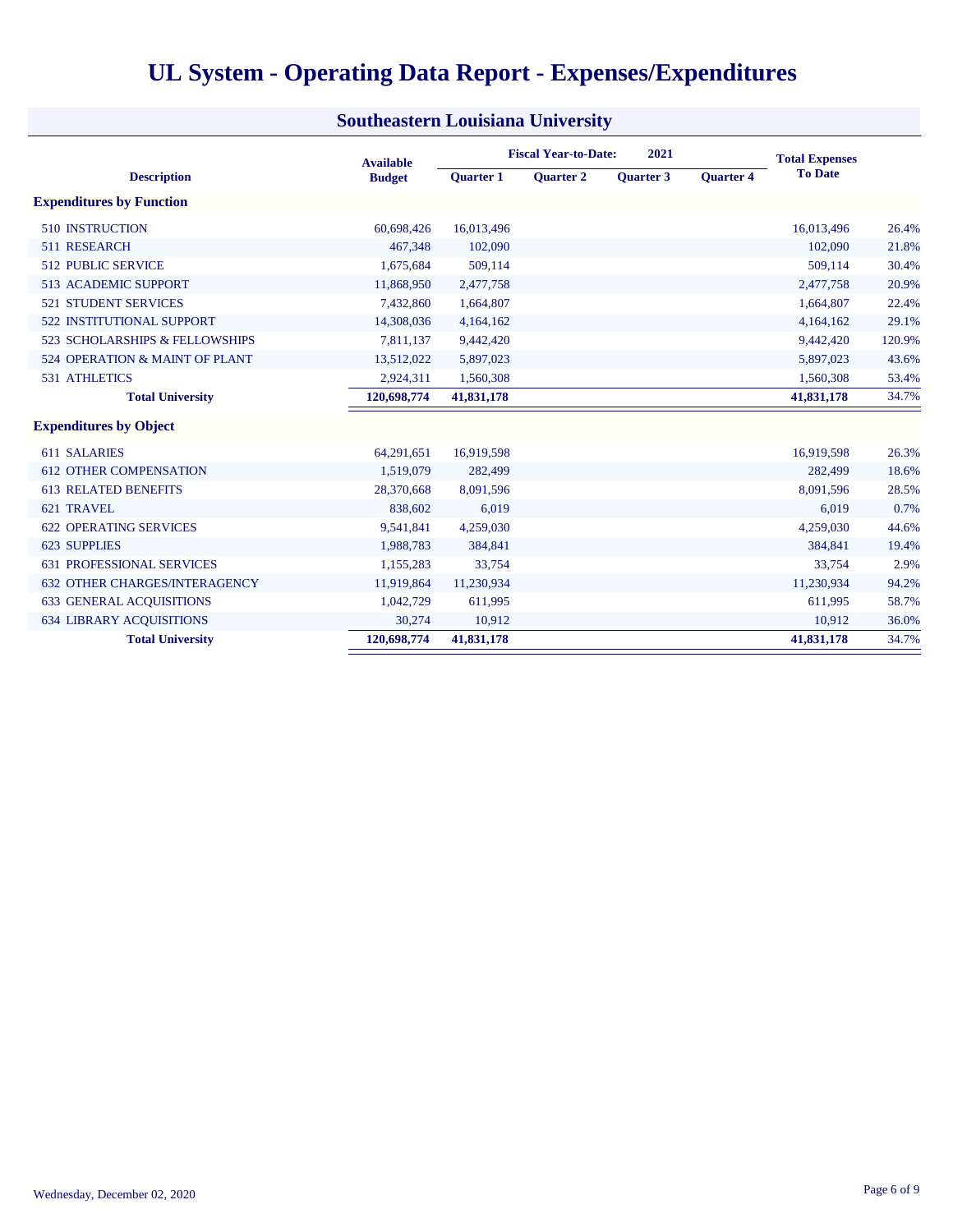|                                      | <b>Available</b> | <b>Fiscal Year-to-Date:</b><br>2021 |                  |                  |                  | <b>Total Expenses</b> |       |
|--------------------------------------|------------------|-------------------------------------|------------------|------------------|------------------|-----------------------|-------|
| <b>Description</b>                   | <b>Budget</b>    | <b>Ouarter 1</b>                    | <b>Ouarter 2</b> | <b>Ouarter 3</b> | <b>Ouarter 4</b> | <b>To Date</b>        |       |
| <b>Expenditures by Function</b>      |                  |                                     |                  |                  |                  |                       |       |
| <b>510 INSTRUCTION</b>               | 71,465,591       | 25,945,048                          |                  |                  |                  | 25,945,048            | 36.3% |
| 511 RESEARCH                         | 14,976,783       | 19,597                              |                  |                  |                  | 19,597                | 0.1%  |
| <b>512 PUBLIC SERVICE</b>            | 185,000          |                                     |                  |                  |                  |                       |       |
| <b>513 ACADEMIC SUPPORT</b>          | 16,093,949       | 5,176,506                           |                  |                  |                  | 5,176,506             | 32.2% |
| <b>521 STUDENT SERVICES</b>          | 9,597,365        | 2,072,627                           |                  |                  |                  | 2,072,627             | 21.6% |
| <b>522 INSTITUTIONAL SUPPORT</b>     | 32,220,428       | 11,404,815                          |                  |                  |                  | 11,404,815            | 35.4% |
| 523 SCHOLARSHIPS & FELLOWSHIPS       | 18,796,271       | 9,937,265                           |                  |                  |                  | 9,937,265             | 52.9% |
| 524 OPERATION & MAINT OF PLANT       | 14,202,870       | 5,832,946                           |                  |                  |                  | 5,832,946             | 41.1% |
| 532 OTHER                            | 488,649          |                                     |                  |                  |                  |                       |       |
| <b>Total University</b>              | 178,026,906      | 60,388,804                          |                  |                  |                  | 60,388,804            | 33.9% |
| <b>Expenditures by Object</b>        |                  |                                     |                  |                  |                  |                       |       |
| 611 SALARIES                         | 99,388,838       | 27,499,899                          |                  |                  |                  | 27,499,899            | 27.7% |
| <b>612 OTHER COMPENSATION</b>        | 1,673,765        | 175,599                             |                  |                  |                  | 175,599               | 10.5% |
| <b>613 RELATED BENEFITS</b>          | 40,303,705       | 9,875,676                           |                  |                  |                  | 9,875,676             | 24.5% |
| 621 TRAVEL                           | 260,766          | 912                                 |                  |                  |                  | 912                   | 0.3%  |
| <b>622 OPERATING SERVICES</b>        | 13,990,690       | 12,511,662                          |                  |                  |                  | 12,511,662            | 89.4% |
| 623 SUPPLIES                         | 1,297,909        | 262,933                             |                  |                  |                  | 262,933               | 20.3% |
| <b>631 PROFESSIONAL SERVICES</b>     | 722,184          | 60,873                              |                  |                  |                  | 60,873                | 8.4%  |
| <b>632 OTHER CHARGES/INTERAGENCY</b> | 20,253,799       | 9,945,691                           |                  |                  |                  | 9,945,691             | 49.1% |
| <b>633 GENERAL ACQUISITIONS</b>      | 85,250           | 55,559                              |                  |                  |                  | 55,559                | 65.2% |
| <b>634 LIBRARY ACOUISITIONS</b>      | 50,000           |                                     |                  |                  |                  |                       |       |
| <b>Total University</b>              | 178,026,906      | 60,388,804                          |                  |                  |                  | 60,388,804            | 33.9% |

### **University of Louisiana at Lafayette**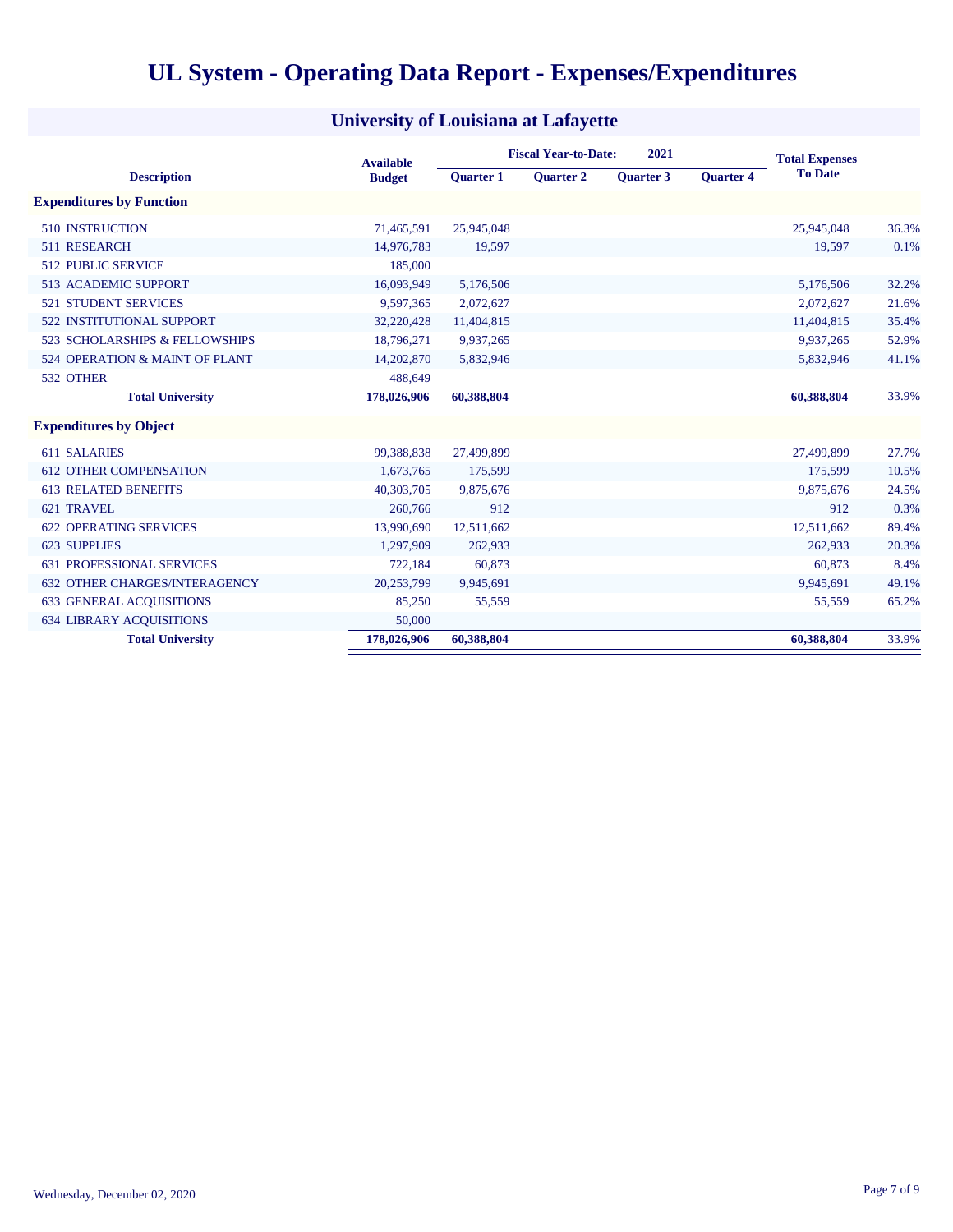|                                      | <b>Available</b> |                  | <b>Fiscal Year-to-Date:</b> |                  | <b>Total Expenses</b> |                |       |
|--------------------------------------|------------------|------------------|-----------------------------|------------------|-----------------------|----------------|-------|
| <b>Description</b>                   | <b>Budget</b>    | <b>Ouarter 1</b> | <b>Ouarter 2</b>            | <b>Ouarter 3</b> | <b>Ouarter 4</b>      | <b>To Date</b> |       |
| <b>Expenditures by Function</b>      |                  |                  |                             |                  |                       |                |       |
| <b>510 INSTRUCTION</b>               | 34,598,115       | 4,554,639        |                             |                  |                       | 4,554,639      | 13.2% |
| 511 RESEARCH                         | 4,524,526        | 1,099,966        |                             |                  |                       | 1,099,966      | 24.3% |
| <b>512 PUBLIC SERVICE</b>            | 152,575          | 38,371           |                             |                  |                       | 38,371         | 25.1% |
| 513 ACADEMIC SUPPORT                 | 5,561,426        | 1,504,021        |                             |                  |                       | 1,504,021      | 27.0% |
| <b>521 STUDENT SERVICES</b>          | 4,909,214        | 1,012,418        |                             |                  |                       | 1,012,418      | 20.6% |
| <b>522 INSTITUTIONAL SUPPORT</b>     | 13,556,556       | 4,212,870        |                             |                  |                       | 4,212,870      | 31.1% |
| 523 SCHOLARSHIPS & FELLOWSHIPS       | 15,018,203       | 7,959,551        |                             |                  |                       | 7,959,551      | 53.0% |
| 524 OPERATION & MAINT OF PLANT       | 8,131,175        | 2,048,814        |                             |                  |                       | 2,048,814      | 25.2% |
| <b>531 ATHLETICS</b>                 | 5,197,017        | 1,299,254        |                             |                  |                       | 1,299,254      | 25.0% |
| 532 OTHER                            | 45,893           |                  |                             |                  |                       |                |       |
| <b>Total University</b>              | 91,694,700       | 23,729,904       |                             |                  |                       | 23,729,904     | 25.9% |
| <b>Expenditures by Object</b>        |                  |                  |                             |                  |                       |                |       |
| 611 SALARIES                         | 39,563,478       | 6,872,232        |                             |                  |                       | 6,872,232      | 17.4% |
| <b>612 OTHER COMPENSATION</b>        | 709,078          | 85,424           |                             |                  |                       | 85,424         | 12.0% |
| <b>613 RELATED BENEFITS</b>          | 18,769,908       | 3,415,818        |                             |                  |                       | 3,415,818      | 18.2% |
| 621 TRAVEL                           | 392,633          | 3,447            |                             |                  |                       | 3,447          | 0.9%  |
| <b>622 OPERATING SERVICES</b>        | 8,669,815        | 2,898,388        |                             |                  |                       | 2,898,388      | 33.4% |
| <b>623 SUPPLIES</b>                  | 1,246,596        | 333,510          |                             |                  |                       | 333,510        | 26.8% |
| <b>631 PROFESSIONAL SERVICES</b>     | 761,789          | 226,521          |                             |                  |                       | 226,521        | 29.7% |
| <b>632 OTHER CHARGES/INTERAGENCY</b> | 20,602,838       | 9,415,692        |                             |                  |                       | 9,415,692      | 45.7% |
| <b>633 GENERAL ACQUISITIONS</b>      | 603,100          | 217,517          |                             |                  |                       | 217,517        | 36.1% |
| <b>634 LIBRARY ACQUISITIONS</b>      | 375,465          | 261,355          |                             |                  |                       | 261,355        | 69.6% |
| <b>Total University</b>              | 91,694,700       | 23,729,904       |                             |                  |                       | 23,729,904     | 25.9% |

### **University of Louisiana at Monroe**